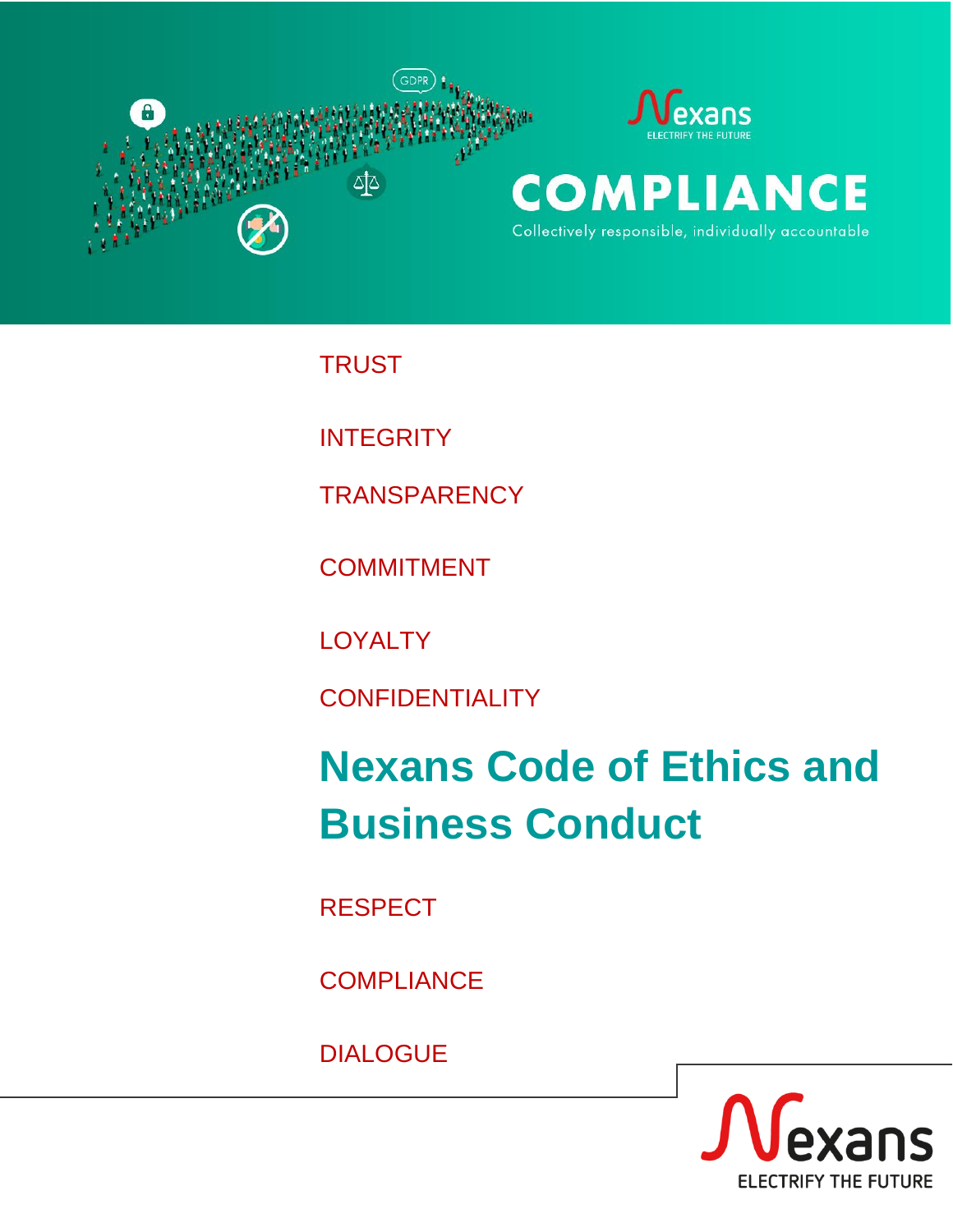### **SUMMARY**

Last update June 2021

*The companies in which the Company Nexans directly or indirectly owns investments are separate entities. In this publication, the expressions 'Nexans', 'Group' and 'Nexans Group' are sometimes used for convenience where references are made to Nexans companies in general. Likewise the words 'we',*  'us' and 'our' are also used to refer to Nexans companies in general or those who work for them. These *expressions are also used where there is no purpose in identifying specific companies*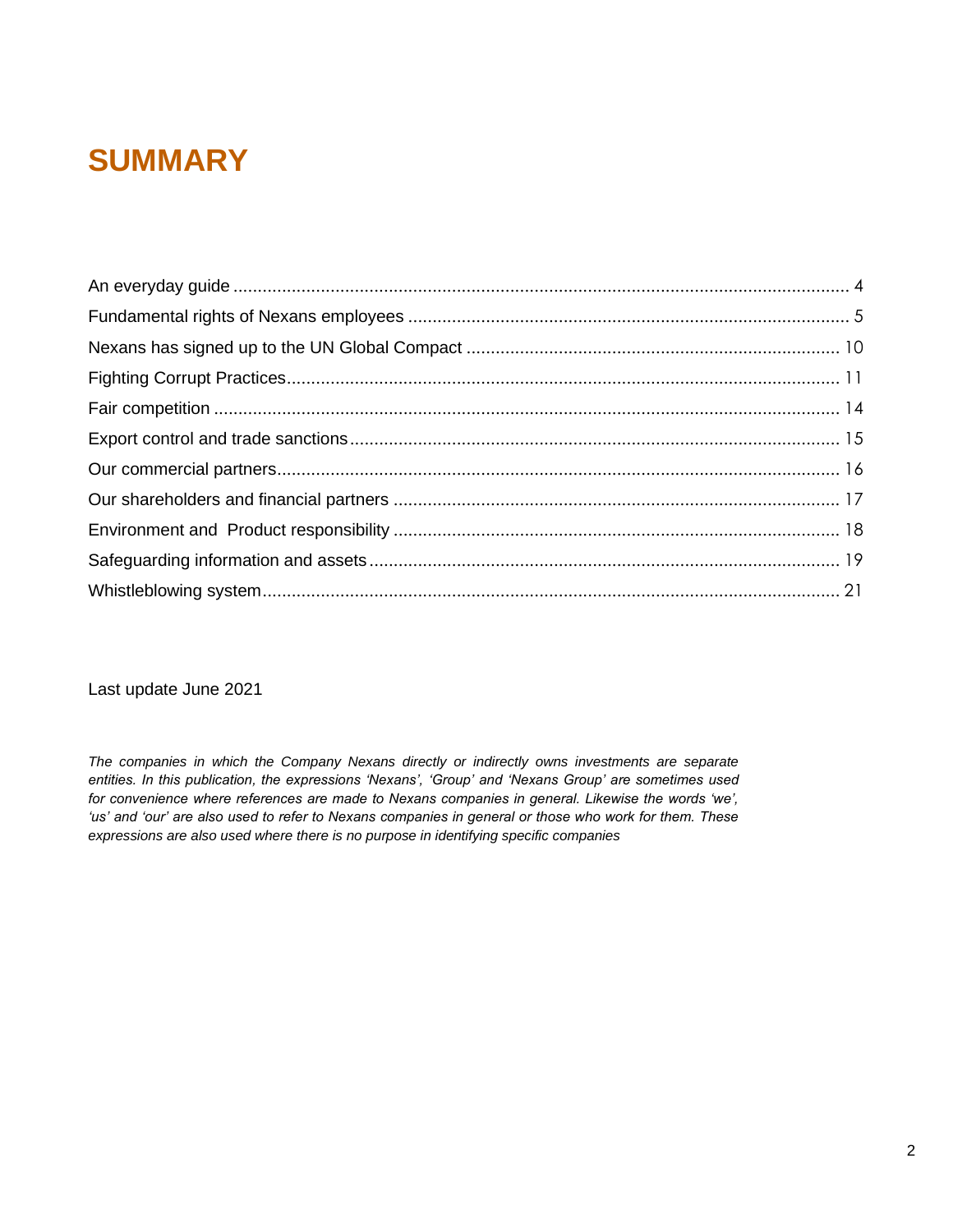### CEO STATEMENT ON NEXANS' CODE OF ETHICS AND BUSINESS CONDUCT

While operating in many different countries, Nexans Group shares and upholds the same core values in the way it conducts its businesses around the world, with the highest levels and standards of safety, integrity, respect and value of the environment and of the people, customers, business partners and all our stakeholders.

Over the past years, in an ever more complex, fast-changing and highly regulated global business we operate in, we have reinforced our policies and processes in governance, ethics and compliance. Our commitment to excellence and integrity in the way we conduct our businesses is indispensable to secure Nexans' success and sustainable growth. Irrespective of our activity or our position in the Group, it is not only what we do  $-$  but how we do it  $-$  that wins the trust of our colleagues, customers, partners and all our stakeholders.

Nexans Code of Ethics and Business Conduct must be our guide and reference for applying our ethical standards and core values. This guide and its proper and effective implementation is also a reference for our client's choice.

Compliance with the Nexans Code of Ethics is everyone's responsibility and interest and there will be no tolerance for any violation. If you have any doubt or questions about what constitutes appropriate conduct, promptly discuss the issue with your manager or one of the contacts made available to you within the Group prior to acting.

You can count on me and the Management Board as we count on each of you to comply with this Code, to share and communicate our ethical rules and commitments which underpin Nexans' reputation and success.



Christopher GUERIN CHIEF EXECUTIVE OFFICER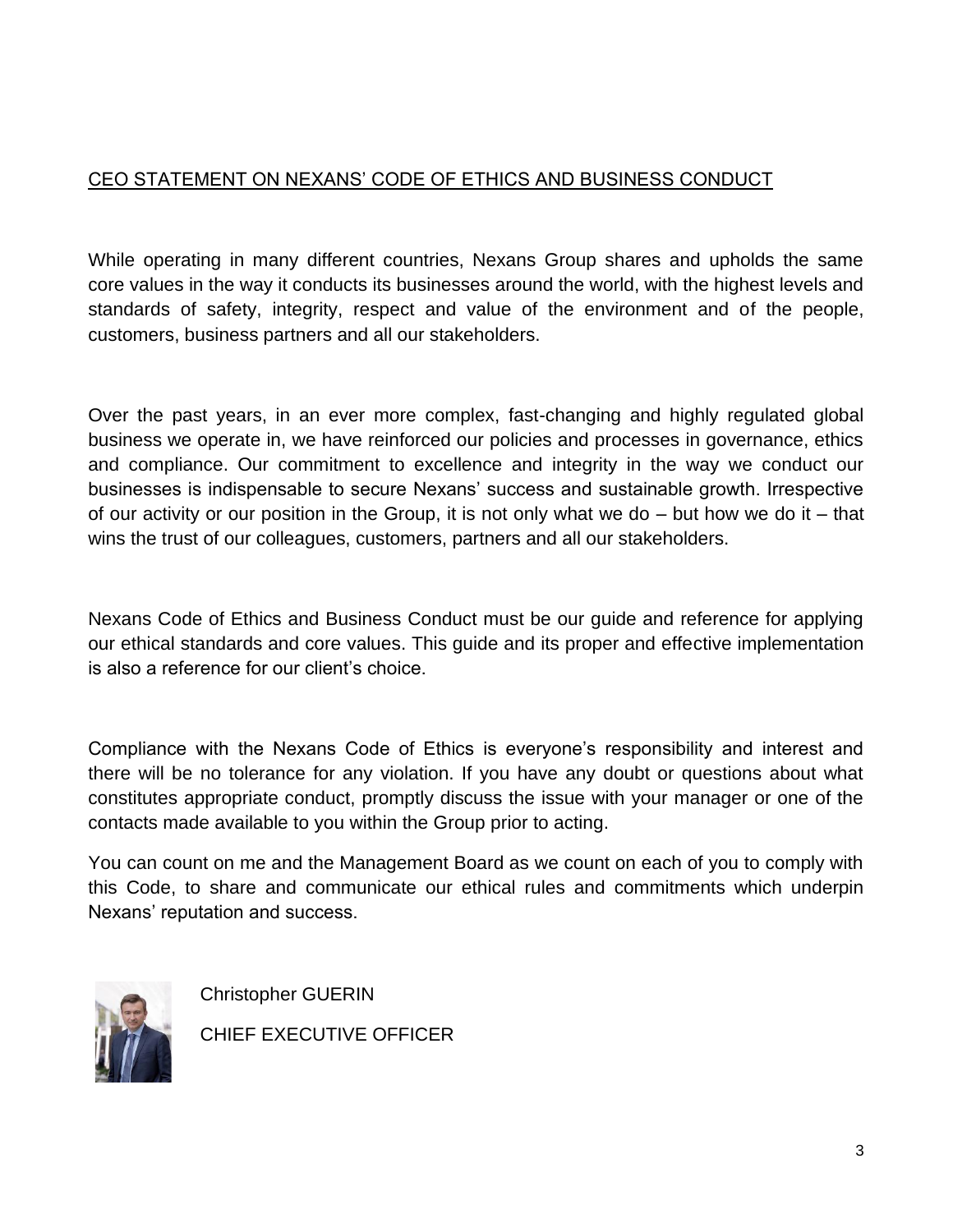### <span id="page-3-0"></span>**An everyday guide**

The Nexans Code of Ethics and Business Conduct establishes the business principles applicable to all Group's employees. The rules and guidelines it contains are the boundaries within which every Nexans employee must adhere and operate every day. This Code sets practical guidelines which supplement the rules, procedures and standards defined in your countries which remain applicable.

**Compliance with laws: an absolute obligation** 

**Compliance with the laws and regulations of the countries in which the Group operates is an obligation bearing no exception.** 

Any breach of the Code may trigger disciplinary sanctions and in some cases legal consequences such as fines and imprisonment.

The Nexans Code of Ethics and Business Conduct is designed to provide practical assistance and help us resolve the issues and dilemmas we can face in our work. How should certain customer or supplier requests be handled? How should we behave with our colleagues?

As an employee of Nexans you also have a responsibility to accept personal invitations to training on topics highlighted in this Code.

The table of contents provides a quick way to find the subjects which are covered.

That being said, it is not possible to address every single situation that could occur. If you are confronted with an issue of ethical or business conduct, ask yourself the following questions:

- Is it legal?
- Does it comply with the Nexans' Code of Ethics and Business Conduct?
- Am I certain of the appropriate conduct to be taken?
- Do I feel like I am making the right decision?
- What might people think if this became public?

When in doubt, each of use must express his or her concerns and can seek advice. Several contact people are available to help you (see page 21).

**If you are a manager, you have more responsibilities, because:** 

- ➢ You set the tone, govern by example and promote ethical conduct.
- ➢ As a decision-maker you are confronted with matters that can be complex.
- ➢ Your team will come to you for assistance and advice, and you must be able to respond accordingly.

Potential **disciplinary sanctions** for breach of ethics and compliance obligations:

- warning / formal notice
- disciplinary layoff
- disciplinary transfer
- demotion / downgrading / rank reduction
- dismissal / termination
- dismissal without termination indemnities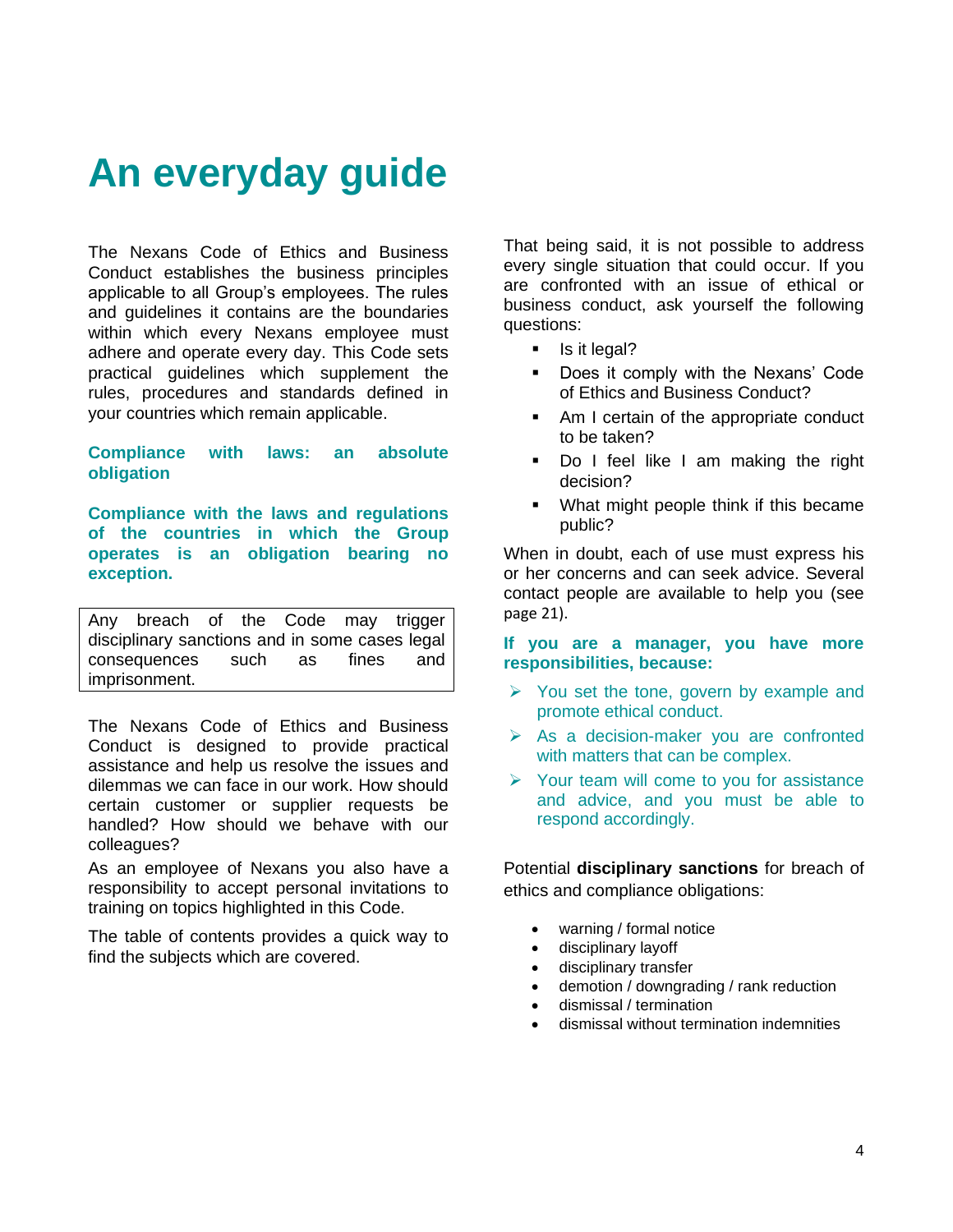### <span id="page-4-0"></span>**Fundamental rights of Nexans employees**

Nexans is committed to respect human rights as set out in the UN Universal Declaration of Human Rights and has adopted the following Human Rights Charter to materialize this commitment.

### **HUMAN RIGHTS CHARTER**

This first Human Right Charter aims to provide guidelines of Nexans' policies and actions in terms of respect for human rights, an area in which the Group has been engaged for several years. This document is part of the Nexans Code of Ethics. Respect for all human beings, their diversity, dignity and safety are at the heart of Nexans values. This is what the Group wishes to illustrate through this Charter, which provides an overview of the principles that Nexans applies all along its value chain and within the communities in which it is present. In addition, the Group encourages all suppliers its works with to enforce the policy.

Our policy embraces and complies with global treaties such as the International Bill of Human Rights, the Universal Declaration of Human Rights and the International Labour Organization's Declaration on the Fundamental Principles and Rights at Work and other ILO Standards. Nexans is a multi-national company, based in France where diligence on these topics is a legal obligation. The Nexans Human Rights Charter complies with the laws and regulations of all the countries in which the Group operates unless these laws and regulations are substandard to Nexans'

commitments under international framework agreements, the Nexans Code of Ethics, other company policies and procedures and the minimum standards afforded by this Charter. In addition, Nexans is a signatory of the United Nations Global Compact since December 2008. Since joining this initiative, our Group has made a commitment to support and implement ten fundamental principles in the areas of human rights and labour standards, within its sphere of influence.

#### **Human Right Policy Governance**

The Human Rights charter is included in the Nexans Code of Ethics and its application is followed up every semester by the Governance & Social Committee, chaired jointly by the General Counsel and the Chief Human Resources Officer.

The Group's Code of Ethics (including this Human Rights Charter) is presented to every new employee upon joining Nexans. It is also displayed on the Intranet sites of CSR, Human Resources and Purchasing departments, and news / updates are relayed via the internal social media tool.

#### **The main items are as follows;**

#### **1. Global Labour Standards**

- **a. Legal employment**
- The Human Resources function are responsible for the employment process.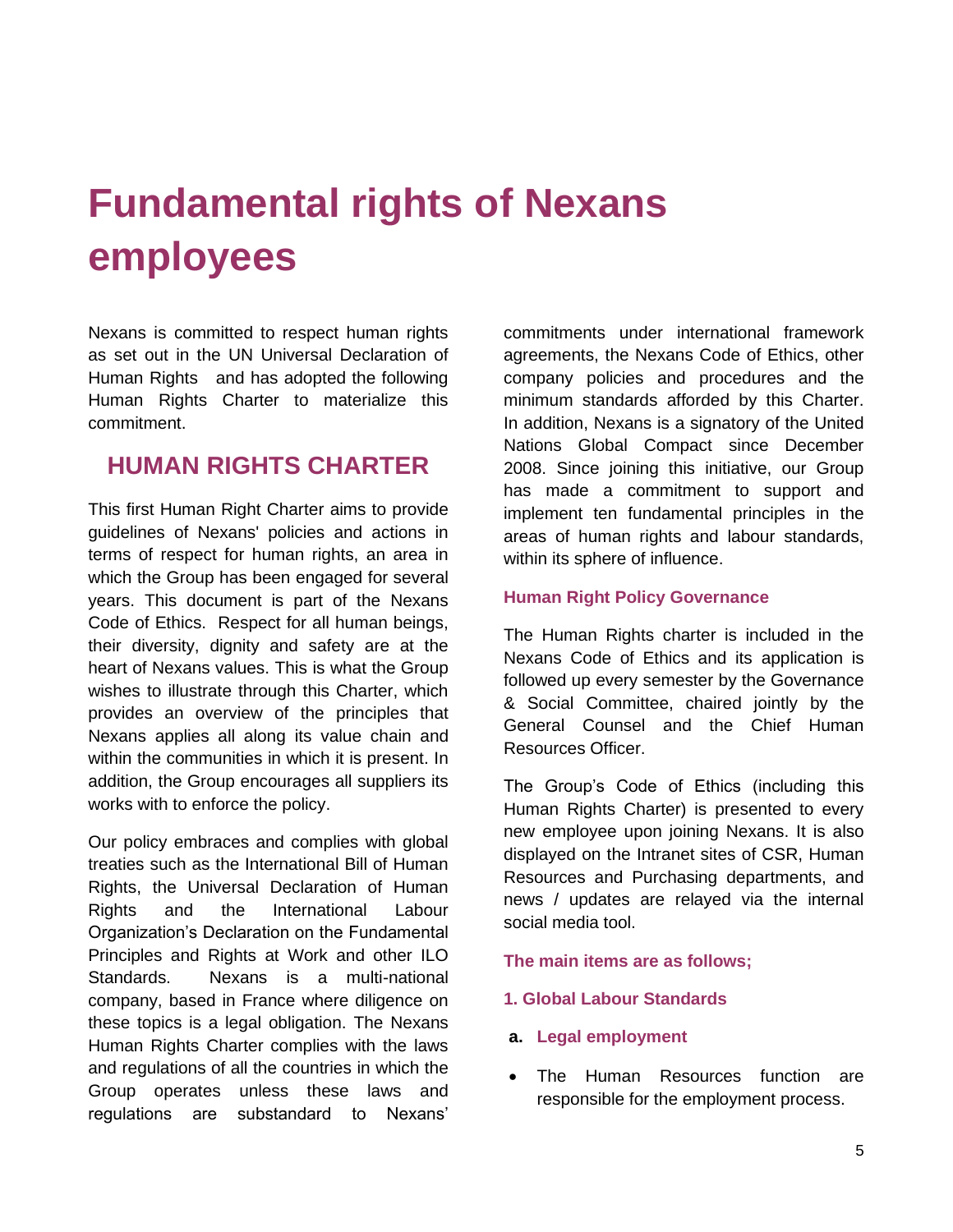- All Nexans employees receive an employment offer before they start working for the Group, with details on the job they are to perform, salary conditions and reference to reasonable notice periods.
- Each employee has access to information about their rights and obligations according to local legislation. Each member of the HR team and/or social partners are committed to support employees in order to obtain this information.
- When applicable under governmental regulations, employees in the Group are issued a work certificate when leaving the Company.

#### **b. Child labour & young workers.**

The Group ensures compliance with the legal working age set by local legislation and does not employ children under the age of 16. Apprenticeships may be carried out from the age of 16 respecting local legislation, as this professional experience is a pre-requisite for their education on condition that the health, safety and morals of the young persons concerned are fully protected and that the young persons have received adequate specific instruction or vocational training in the relevant branch of activity" (article 3) – Minimum Age Convention: **[link](https://www.ilo.org/dyn/normlex/en/f?p=NORMLEXPUB:12100:0::NO::P12100_ILO_CODE:C138#:~:text=The%20minimum%20age%20for%20admission%20to%20any%20type%20of%20employment,be%20less%20than%2018%20years)**

#### **c. Elimination of any form of forced or bonded labor**

Nexans ensures the elimination of forced or bonded labour, prison labour and trafficking in persons within its direct and indirect operations. Nexans does not employ workers agencies or firms involved in human trafficking, child labour or bonded labour through agencies or firms involved in human trafficking, child labour or bonded labour.

#### **d. Safeguard of fair remuneration rights**

- Nexans guarantees the minimum wages set by local legislation and ensures regular payment to the employee.
- Nexans abides by all local hiring an remuneration legislation and strives to ensure fair and equitable employment practices for all employees, at all hierarchical levels in the Group.

#### **e. Promoting fair recruitment**

- Recruitment in Nexans replies to a labour market need, and does not serve as a means to displace or diminish an existing workforce, to lower labour standards, wages, or working conditions or to otherwise undermine decent work.
- Nexans has a Diversity & Inclusion policy which upholds fairness and nondiscrimination in all people processes, including recruitment.

#### **f. Training and development**

In order to develop the potential of each employee and to share best practices, Nexans wants to provide its employees with access throughout their career to the **training**  necessary for them to be able to perform their job properly and to ensure their **Employability.**

#### **2. Freedom of association and right to collective bargaining**

Nexans wishes to develop constructive relations with its employees and their representatives.

We respect the right of employees to freely express themselves, form or join the unions and workers organizations of their choice and to participate in collective negotiations.

We recognize the role and responsibilities of our employee representatives and are committed to communicating, negotiating and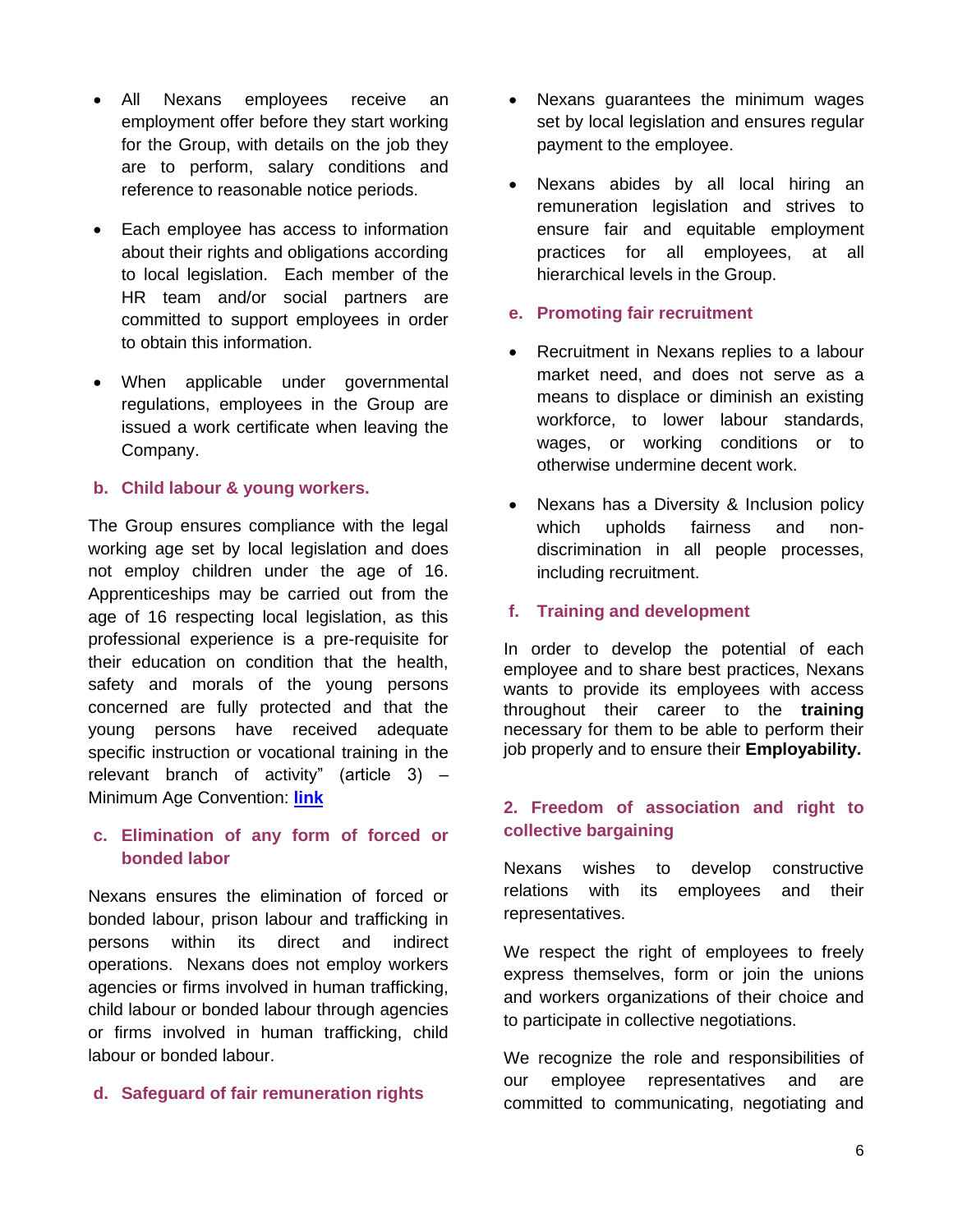bargaining collectively with them to address matters of collective interest.

#### **3. Work Conditions**

#### **a. Working conditions and hours of work**

- The Group complies with local legislation on hours of work and ensures all employees have at least one day of rest per week and that break times are provided during the working day, and that the rate of pay for overtime is respected.
- The Group grants paid leave, sick leave and parental leave in accordance with local legislation.

#### **b. Security**

The Group does its utmost to ensure and provide safe and secure working conditions in the workplace for employees, and also takes into account the external security environment and employees who travel provided that security concerns are not discriminatory.

#### **c. Harassment**

- Nexans is committed to creating and maintain a work environment in which people (employees and third parties) are treated with dignity, decency and respect. We aim to for an environment characterized by mutual trust and the absence of intimidation, oppression, exploitation or harassment.
- The Group takes any form of harassment very seriously and has a zero tolerance policy towards any form of harassment, violence or intimidation against our employees by their peers, supervisors, customers or vendors.
- A whistle blowing system is in place allowing employees to anonymously alert any improper behavior or conduct.
- Nexans promptly investigates all complaints of harassment and ensures swift and appropriate measures when applicable, and training where necessary.
- Nexans prohibits retaliation to an employee who reports or files a complaint of discrimination or harassment.

#### **d. Health & safety**

- Nexans is committed to guaranteeing the safety of any person on site. Safety at work is based not only on the technical reliability of the facilities and equipment, but also on employee training and the strength of the Group's Health & Safety culture. Nexans is committed to providing a safe working environment with limited risk.
- We must all comply with the hygiene, health and safety rules, and help our colleagues, service providers, or any person on site to do the same.
- We are attentive to safety problems and ensure that our actions do not result in any risk for others or for ourselves.
- Safety is an absolute priority for Nexans. Regardless of the degree of urgency, safety comes first.
- Give workers representatives adequate information on measures taken by the employer to secure occupational safety and health.

#### **4. Equal opportunities**

#### **a. Non-discrimination right**

Nexans is committed to creating an environment that guarantees equal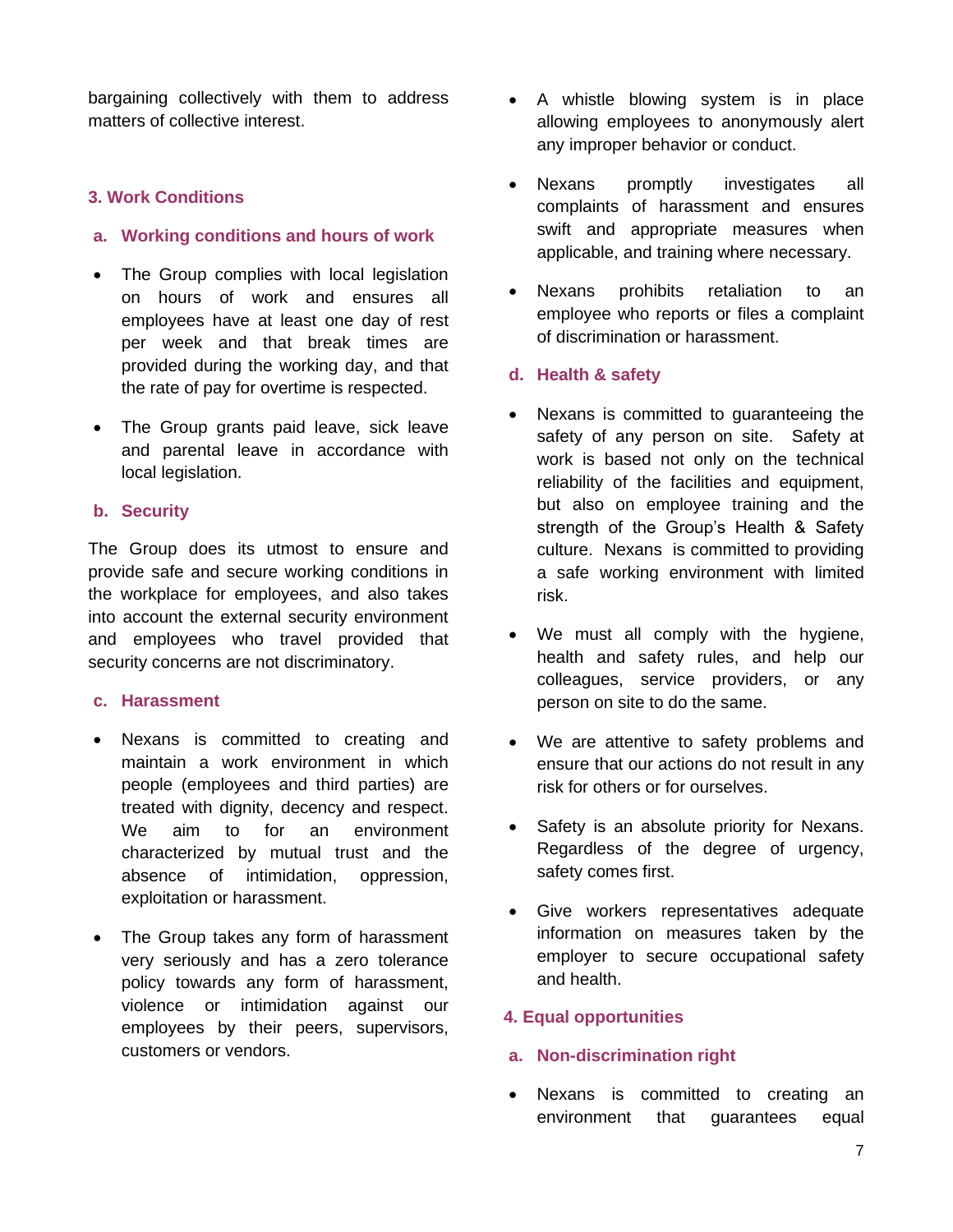opportunities for all forming a workplace where equality, respect and consideration for one another are the norm.

• Our decisions, in terms of attraction, recruitment, development, compensation, termination and working relationship are made to prevent discrimination, on the bases of (included but not limited to) race, color, ethnicity, gender, origin, sexual preferences, age, disability, health condition, pregnancy, religion, marital status, or the civil, social or political characteristics of the employee.

#### **b. Diversity & inclusion**

At Nexans, we recognize all the differences that make each employee valuable and unique. This diversity of experience, origin, personality, gender and disability are considered key to our global ambition to lead the world in energy transition towards a sustainable planet. We strive for an inclusive work environment where everyone can engage, speak up, flourish, and therefore contribute to our business results.

Our main Diversity & Inclusion commitment is to reach a level of gender equality that truly represents the diversities of our customers, suppliers and communities in which we serve.

We expect all employees to know and respect our Diversity & Inclusion policy, published in March 2021.

#### **5. Local Communities**

Our responsibility is to be involved in communities

- Nexans is committed to respect the cultures, customs and values of the people in the communities in which it operates, as long as it does not conflict with our Code of Ethics.
- Nexans, through its operations, contributes to the social and economic development in

countries where it operates and pays particular attention to development opportunities for local communities.

- Through the Nexans Foundation and local sponsorship, Nexans supports the access to energy for under-privileged populations.
- Nexans also respects the rights of communities by identifying, preventing and mitigating impact to the local environment and way of life.
- Nexans seeks to establish regular dialogue and lasting relationships with these communities.

#### **6. Data privacy**

As set out in Nexans Data Protection Policy, Nexans is committed to protect the personal data of our employees and business partners.

Privacy is not for sale, it's an asset to protect. It is therefore Nexans policy to mitigate risk of data breach, data losses or misuses.

Procedures and processes are governing the use of personal information to address the growing legitimate expectations about privacy and data protection, including with business partners.

#### **7. Business Partners**

Nexans commits to respect the CSR (Corporate Social Responsibility) 3E principles:

1st E - Employees with human rights

2nd E - Environment with the environment laws

3rd E - Ethics with ethical business

Nexans respects the 3E principles not only internally with its employees, but also requests its suppliers and sub-contractors to respect the same CSR principles.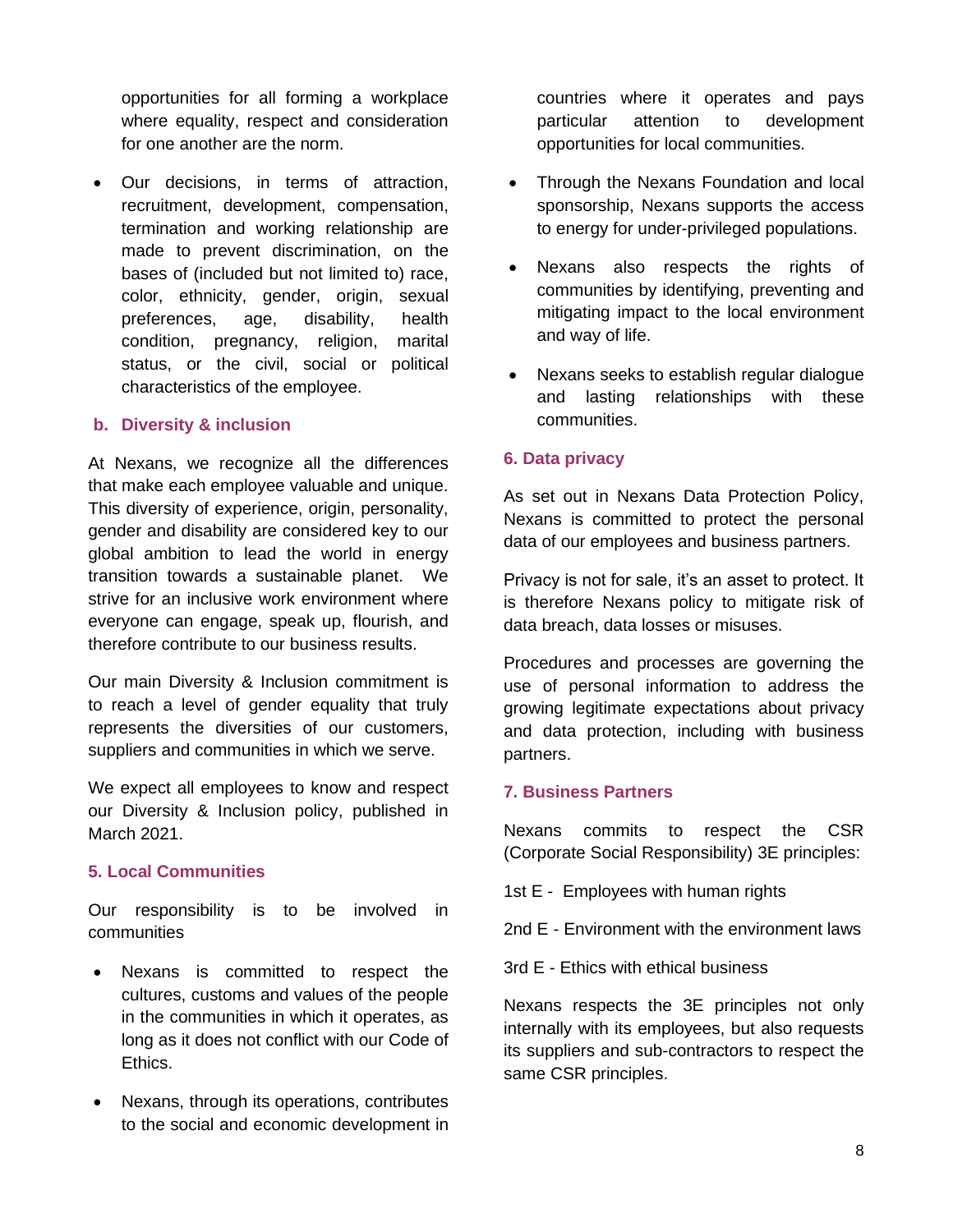By signing Nexans Supplier CSR Charter, Nexans suppliers commit to implement the 3E principles towards their employees and ensure that their own suppliers adhere to equivalent principles.

Moreover, to secure its supplier CSR performance continuous improvement, Nexans requests also its key suppliers to provide their CSR scorecard, reflecting their CSR performance. The CSR scorecard is issued by EcoVadis or equivalent internationally recognized CSR expert, after doing the assessment of the supplier's CSR management.

#### **8.Practical implementation**

The principles listed in the present Charter are to be implemented by all the entities of Nexans Group, wherever they are located. The respect of such principles is monitored through various Key Performance Indicators (KPIs) and processes:

- all newly hired employees who have an individual professional computer must complete an Ethics & Compliance training as part of their compulsory onboarding course. This training highlights that Nexans upholds the highest level of integrity in all the countries it operates: it does not matter if lower standards are considered acceptable in some countries or by some of our business partners, as Nexans levels UP and applies identical standards for all activities, everywhere
- all top executives, managers and key personnel throughout the Group must complete the Compliance Week course every year. This course contains reminders about the basic ethics & human

rights rules and encourages anyone, whether potential victim or witness, to report any suspicion or violation through the whistleblowing tool

- a human rights questionnaire is circulated to a sample selection of the Group's HR community every year, on a rotating basis, to perform a risk assessment, measure the maturity level of every site and help adopt any remediation measure when needed.
- signature of Nexans Supplier CSR Charter
- thorough due diligence is conducted before contracting with sales intermediaries, including adverse media coverage mentioning any potential human rights violation
- the Group Audit department controls the safety at work and human rights aspects in the framework of audits performed
- human rights aspects systematically assessed when auditing our busines partners
- Nexans' CSR performance, including human rights aspects, is assessed every year by independent CSR experts internationally recognized, as well as financial and non-financial rating agencies

Sanction: this Charter contains fundamental principles for the protection of basic human rights. Hence, any willful violation of the above principles, or any breach which is not remedied, will trigger disciplinary sanctions up to dismissal, and in some cases legal consequences such as fines and imprisonment.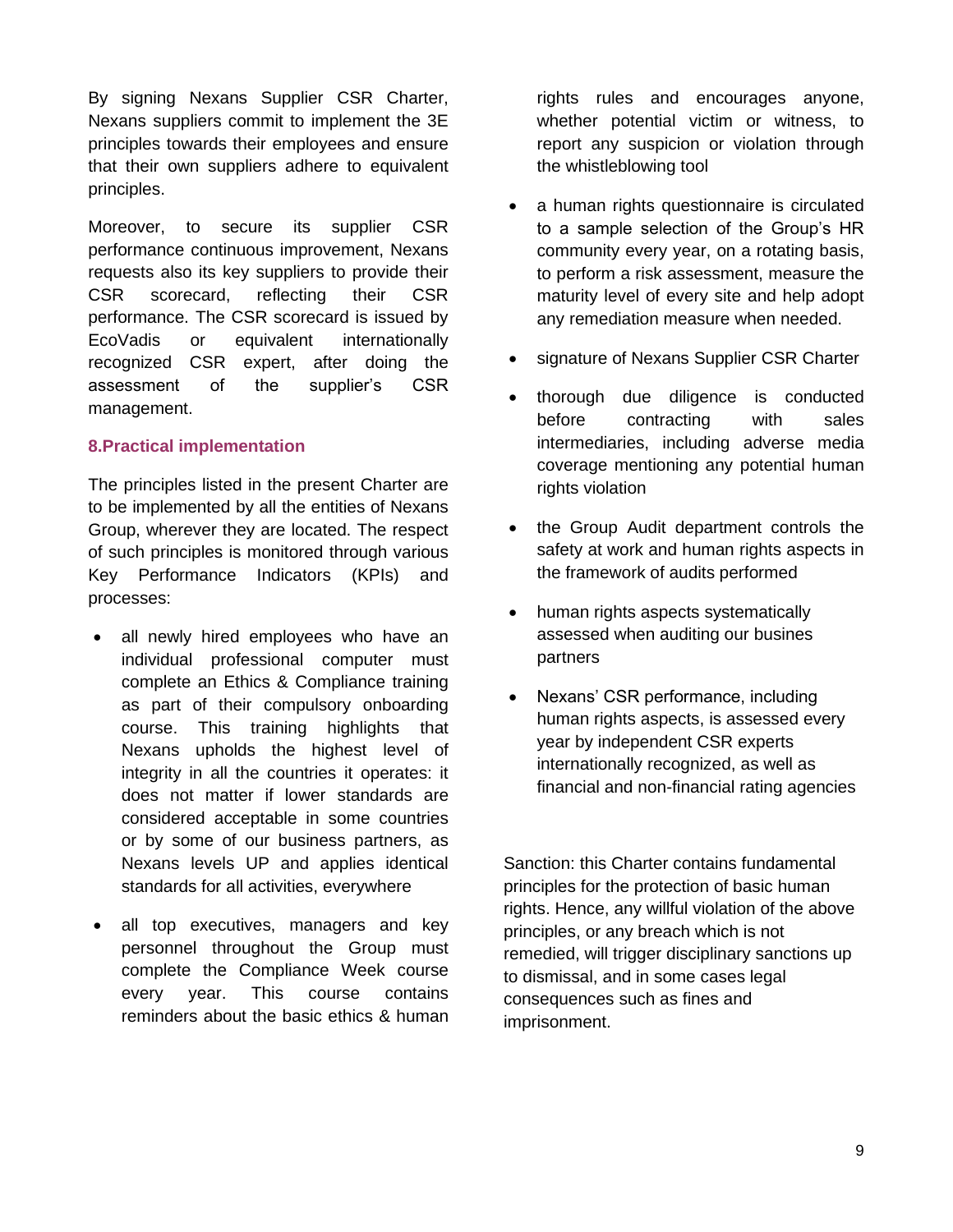### <span id="page-9-0"></span>**Nexans has signed up to the UN Global Compact**



Nexans signed the United Nations Global Compact in December 2008. By joining this initiative, our Group has made a commitment to support and implement **ten fundamental principles** in the areas of human rights, labour standards, the environment and anticorruption, within its sphere of influence.

#### **Human Rights**

**Principle 1:** Businesses should support and respect the protection of internationally proclaimed human rights; and

**Principle 2:** make sure that they are not complicit in human rights abuses

#### **Labour Standards**

**Principle 3:** Businesses should uphold the freedom of association and the effective recognition of the right to collective bargaining;

**Principle 4:** the elimination of all forms of forced and compulsory labour;

**Principle 5:** the effective abolition of child labour; and

**Principle 6:** the elimination of discrimination in respect of employment and occupation.

#### **Environment**

**Principle 7:** Businesses should support a precautionary approach to environmental challenges;

**Principle 8:** undertake initiatives to promote greater environmental responsibility; and

**Principle 9:** encourage the development and diffusion of environmentally friendly technologies.

#### **Anti-corruption**

**Principle 10:** Businesses should work against corruption in all its forms, including extortion and bribery

For more information: www.unglobalcompact.org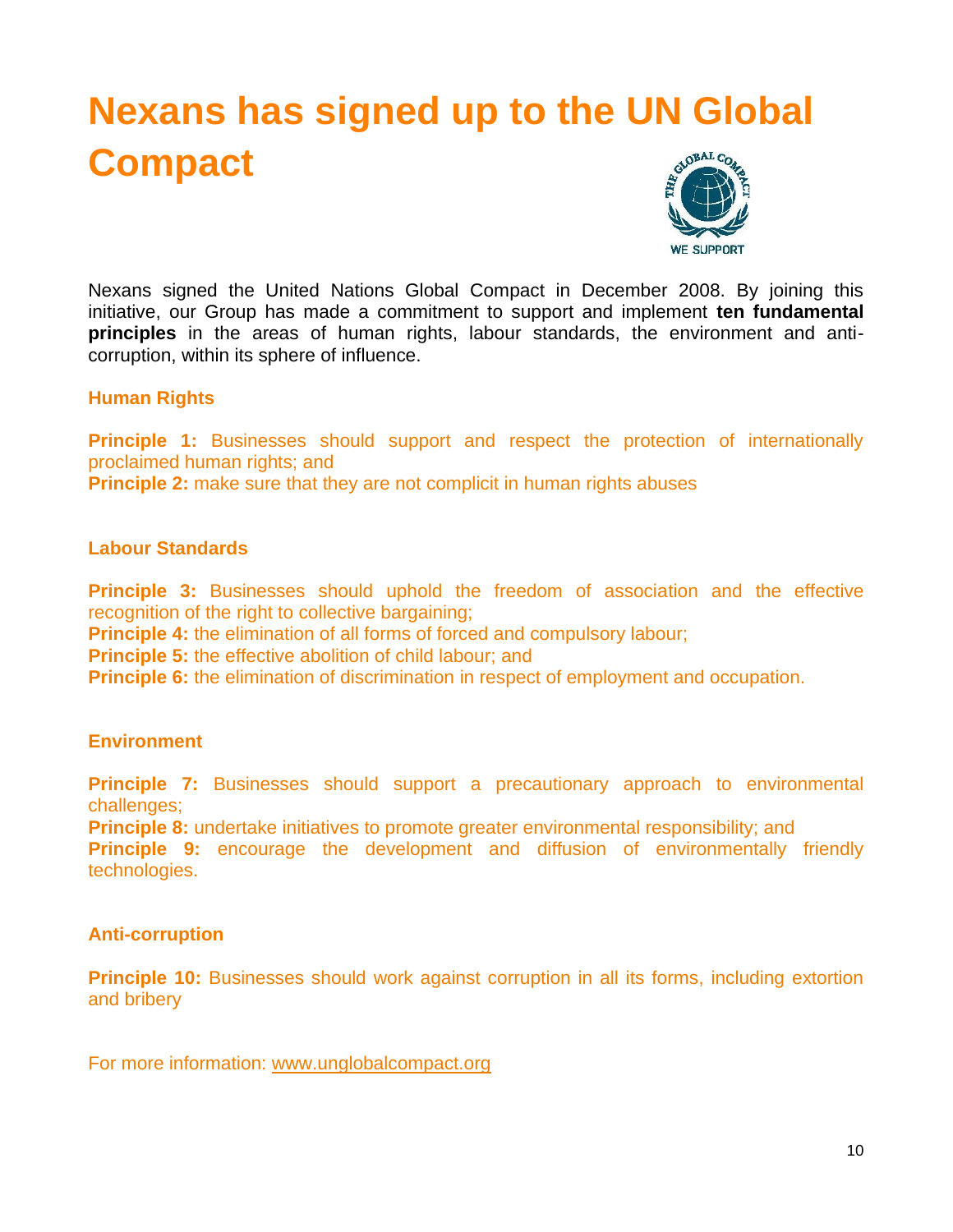# <span id="page-10-0"></span>**Fighting Corrupt Practices**

Nexans Group wishes to make a positive contribution to the countries and communities in which it operates by creating wealth and jobs and developing skills.

Nexans does therefore not tolerate corruption and is committed to showing transparency in its transactions and lobbying practices.

#### **Bribery and Corruption**

Bribery and corruption is incompatible with the ethics of Nexans and its support for the Global Compact. The violation of anti-corruption laws is sanctioned by heavy fines for companies and prison sentences for individuals.

**Active corruption**: None of us should directly or indirectly make or offer to make payments to government officials or customers, whether public or private entities, to obtain contracts or other advantages. This includes indirect payment through intermediaries such as agents, freight forwarders, commissioners and others. It includes facilitation payments even though, in some countries, facilitation payments are legal as they may still be illegal in the country of origin. In some legal systems, simply turning a blind eye on suspicions of bribery and corruption can result in liability for Nexans and for you personally.

**Passive corruption**: None of us should directly or through an intermediary, request or receive gifts, promises or undue advantages of any kind whatsoever, for ourselves or to the benefit of a third party, to act or refrain from acting in the exercise of our functions at Nexans, or to grant an advantage or favor to a third party thanks to our position at Nexans.

#### **Gifts and invitations**

We must not offer gifts or make favors in return for favorable treatment or to gain any business advantage. When we offer gifts or invitations, we must remain within the **reasonable limits,**  which the Group policy sets at EUR 100. This threshold may only be adapted pursuant to applicable laws and customary commercial practices.

Nexans discourages its employees from accepting gifts and invitations from business partners. Group policy sets the acceptable giftreceiving value at EUR 50. In any case, we must not accept any gift that could influence (or be considered as intended to influence) our judgment or which may undermine our **duty of loyalty** to Nexans.

Any gifts offered or received must comply with the above principles and we may never accept gifts in **cash.** When in doubt, discuss it with your manager.

#### **Influence peddling**

Nexans employees must not solicit a person who has, or claims to have, influence on the decision-making of a public official, in order to obtain, through the improper influence of such person, an undue advantage from a public official, to the benefit of Nexans.

Any request, receipt or the acceptance of the offer or the promise to use such improper influence is prohibited, whether or not the influence is exerted or whether or not the supposed influence leads to the intended result.

The difference between trading in influence and bribery is that, for influence peddling, the recipient of the advantage is not the decisionmaker/official and the latter may be unaware of the crime.

Conversely, it is also prohibited for Nexans employees to uphold themselves as someone close to power and to offer to Nexans' commercial partners to exert improper influence on public officials in their favor, to obtain undue advantages of any type whatsoever.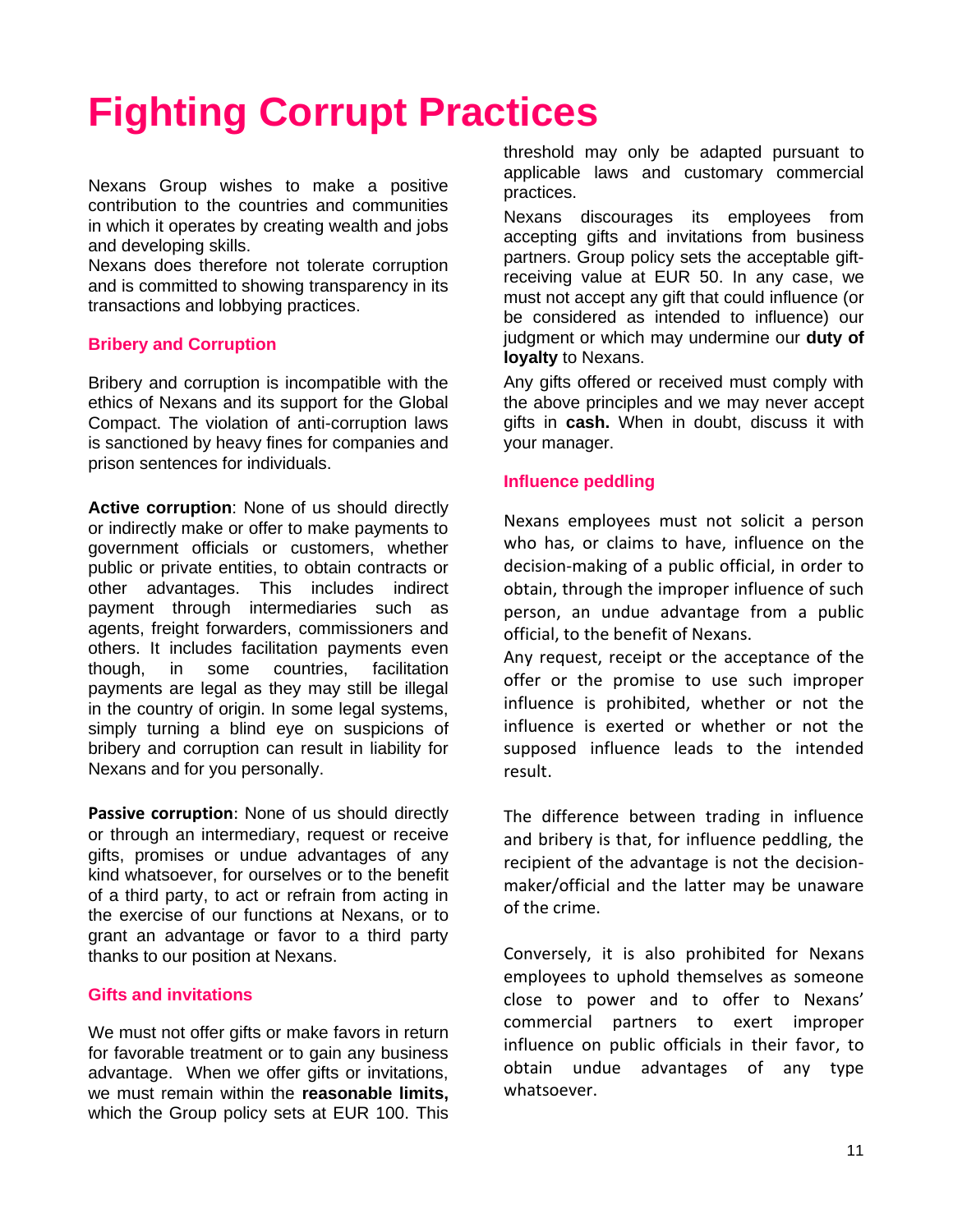#### **Conflicts of interest**

A conflict of interest can arise when social, economic or political activities of employees, or those close to them, influence or could influence their **objectivity** and **loyalty** to Nexans.

Working in a position or function or holding a financial interest in a competing organization, customer, supplier or commercial partner of Nexans, when your duties within the Nexans allow you to have an influence over this relationship, constitutes a conflict of interest.

You must avoid conflicts of interest as your decisions at Nexans shall not be influenced by personal or private considerations.

But if you find yourself in a situation that could represent a conflict of interest or give the impression of influencing your judgment and actions, you must disclose it online, through the dedicated process available in your personal profile, or inform your line manager in writing if you do not have access to the intranet. Your disclosure will be assessed by your line manager, your human resources manager and / or the legal / compliance team. Pending the conclusion of the assessment, you must withdraw from decision-making that creates or could be perceived to create a conflict of interest so as to remain impartial, professional and competitive in your dealings with contractors and suppliers.

#### **Politically Exposed Persons (PEP)**

Any Nexans employee who could be perceived as « politically exposed » must disclose it to his / her line manager as well as through the Nexans intranet process for employees who have a personal online profile.

Will be considered as a politically exposed person any Nexans employee who :

 $\triangleright$  has or has been entrusted with prominent political, governmental, military, judicial or administrative function or held a senior executive functions within a state-owned corporation or important political party,

whichever the country ;

or

 $\geq$  of whom a business associate, an immediate family member or close friend holds or has held such a position.

Your disclosure will lead to in internal assessment of your position by your line manager your human resources manager and / or the legal / compliance team to determine if you are, indeed, deemed politically exposed. In such case, it will be assessed whether your personal situation may have an influence on your functions within Nexans. If so, specific remediation measures will be implemented, such as a confidentiality ring, dual decisionmaking process, reallocation within the Group to a position at least equivalent.

#### **Political activities**

The general policy of Nexans is that we do not make contributions to political parties, organizations or committees. In any event, any payment made must comply with the law and have the prior written agreement of the Area Management.

The Group respects the right of its employees to participate in political activities **personally**  as long as it is clear that they do not represent the company or act on its behalf. Employees must not engage in political activities during work hours or use the company's resources.

#### **Community relations**

Nexans supports a **dialogue** with communities and representatives of civil society.

**Support for local initiatives** in favor of solidarity, health, education, economic and social development, the environment, culture and sports is the responsibility of each entity after receiving approval from the Area's Management**.**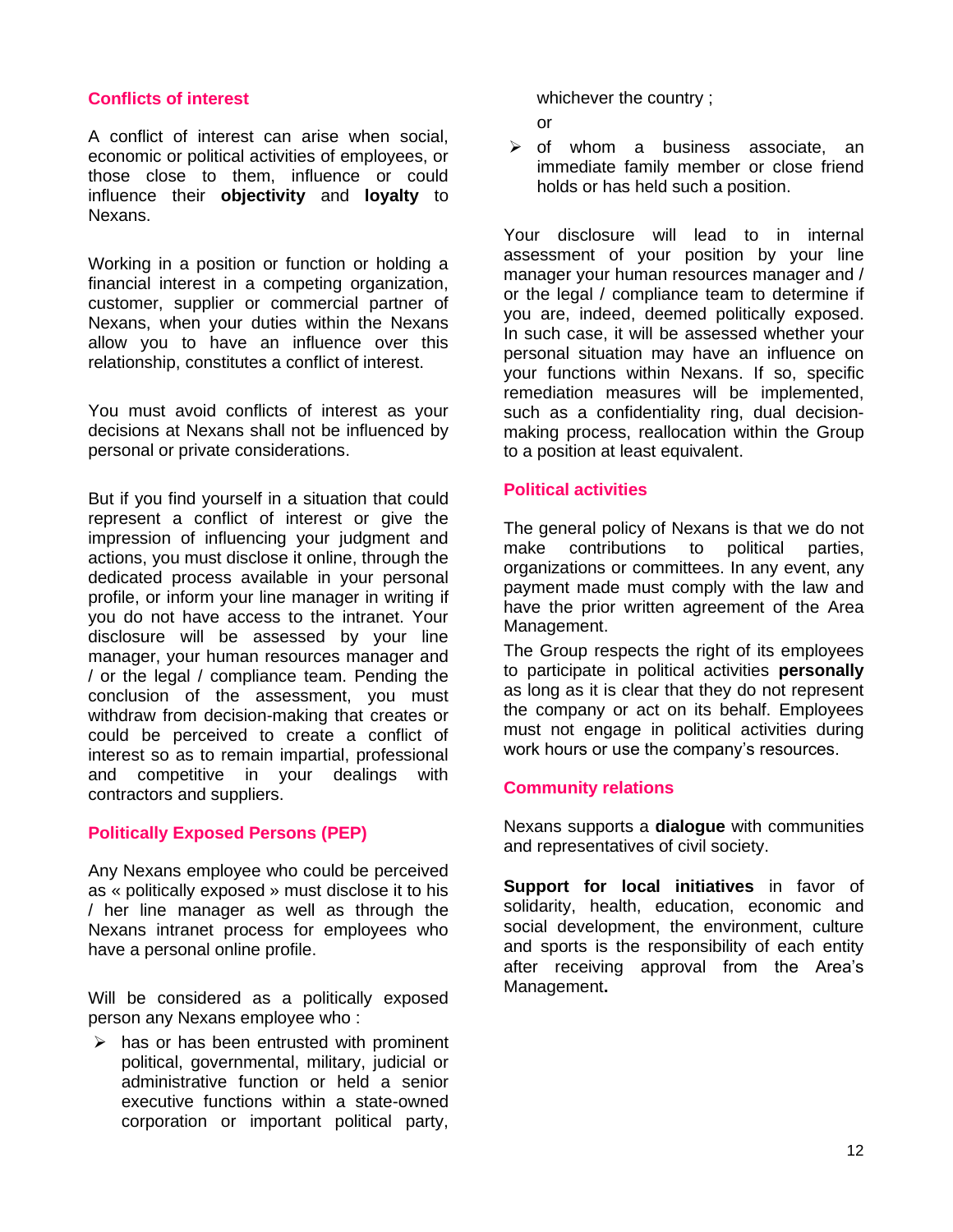#### **Money laundering prevention**

Money laundering occurs when the illicit origin or nature of money or assets is covered up by legitimate business dealings. The opposite, which consists in the use of legitimate funds to support illicit activities (including the financing of terrorism or counterfeiting) is also prohibited.

Nexans undertakes to comply with all international laws on money laundering and financing of illegal activities. The Group only deals with customers whose commercial activities and source of funding are legal.

Each company of the Group implements customer **identification** procedures.

Each of us must be vigilant with regard to orders or **unusual payments,** particularly **complex** exchange structures and fund transfers to or from countries unrelated to the transaction or tax havens.

> If credited funds are of unknown origin (i.e. if the crediting entity is not registered within Nexans' database), then you must :

- ✓ **Request the bank to withhold the funds**, which is technically possible only in case of early detection of the payment (i.e. before the transfer value date is recorded);
- ✓ **Run the necessary due diligence investigations** to check the legal entity which credited the funds (Dow Jones + Internet),
- ✓ Request and obtain a **written affidavit from the client** explaining and demonstrating the link between the client company and the entity which made the payment;
- ✓ If possible, **detain shipment** until doubts are lifted ;
- ✓ **Bring the situation to the attention** of the General Counsel and CFO of the Business Group.

> All instances where payment is received from a legal entity which differs from the corporate entities registered as clients and agreed recipients of the order / agreed invoiced entities may raise **legal and accounting issues**. This type of situation may turn out to be highly detrimental to the Group and expose us to **money laundering accusations** if we are not in a position to demonstrate the origin of the funds received.

> All commercial transactions must go through the preliminary due diligence process established in the Group Tender Review and Contract Risk Management Procedure (**GMP8**), which includes reputational background check of the commercial partner, transportation / invoicing / payment conditions, etc. This step is fundamental : indeed, if a payment from unknown origin were to be credited on the Group's accounts, the situation would be critical in terms of compliance and recovery.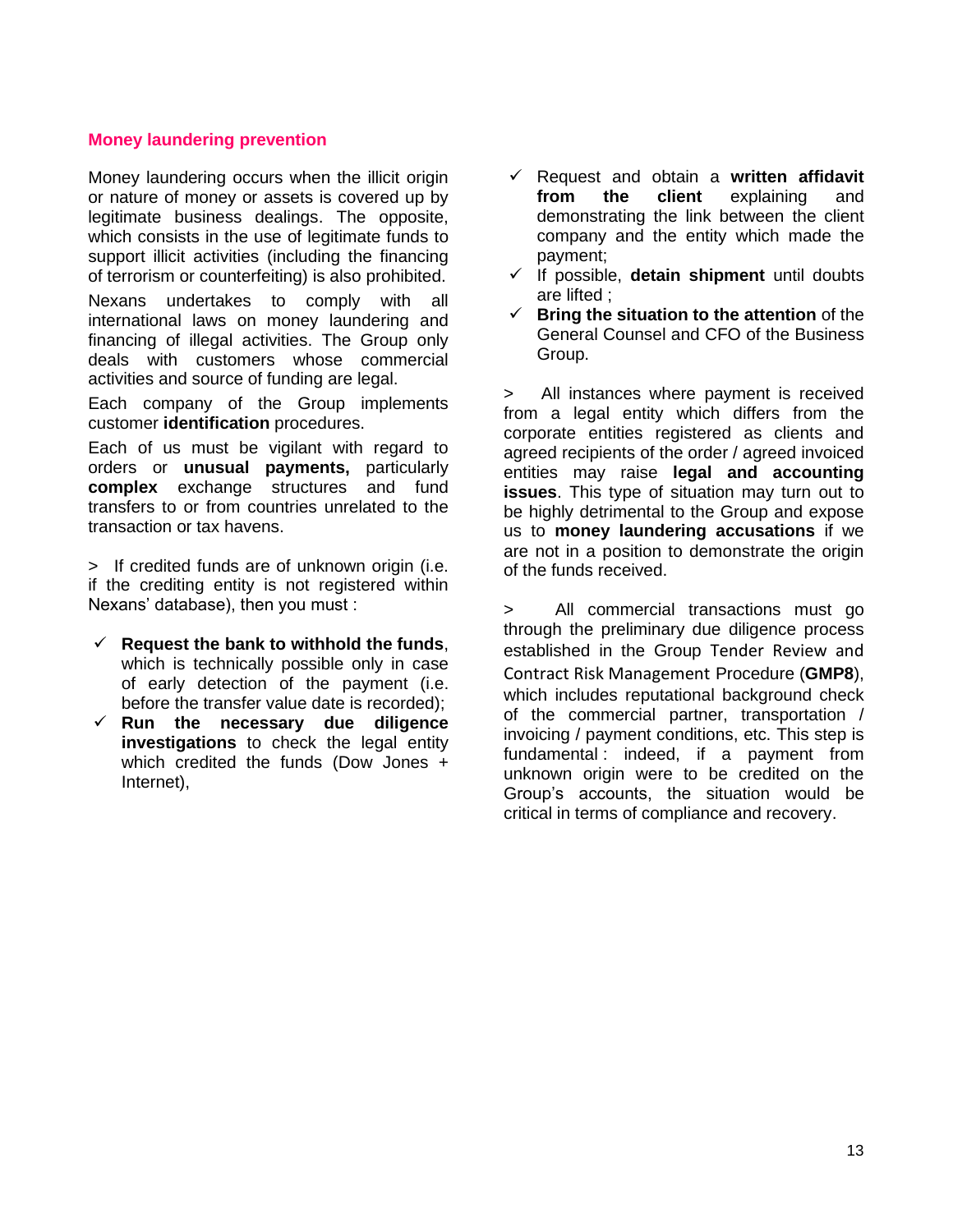### <span id="page-13-0"></span>**Fair competition**

Nexans is committed to **loyal and open competition** in strict compliance with antitrust laws. These laws apply to every level of business.

Nexans does not tolerate any breach to antitrust laws. Antitrust and competition laws prohibit competitors from entering into any form of agreement, from concerted action, whether express or tacit understanding or collusive action that may have as their object or effect the restriction of free competition. Such violations may be complex and can give rise to severe civil and criminal penalties, which can apply to private individuals in addition to legal entities. Competition rules apply to all hierarchy levels within the Nexans Group.

Each of us must be very careful not to entertain relations, even informal ones, with competitors which may be qualified as an **illegal agreement** or **arrangement.** 

In particular, Nexans employees must not participate in:

- price-fixing arrangements,
- market sharing or customer allocation,
- production restrictions or sales quota agreements,
- bid-rigging with other companies replying to a tender,
- unfair trade practices,
- arrangements or agreements to exclude a competitor from the market or to restrict market access for new competitors through unlawful means.

Details are provided in the General Management Procedure "Nexans Antitrust Guidelines" (**GMP6**) as well as in the Guidelines for when distributors / clients are also our competitors.

When in doubt, the Legal Department should be consulted early enough and prior to acting to avoid any risk of non-compliance**.**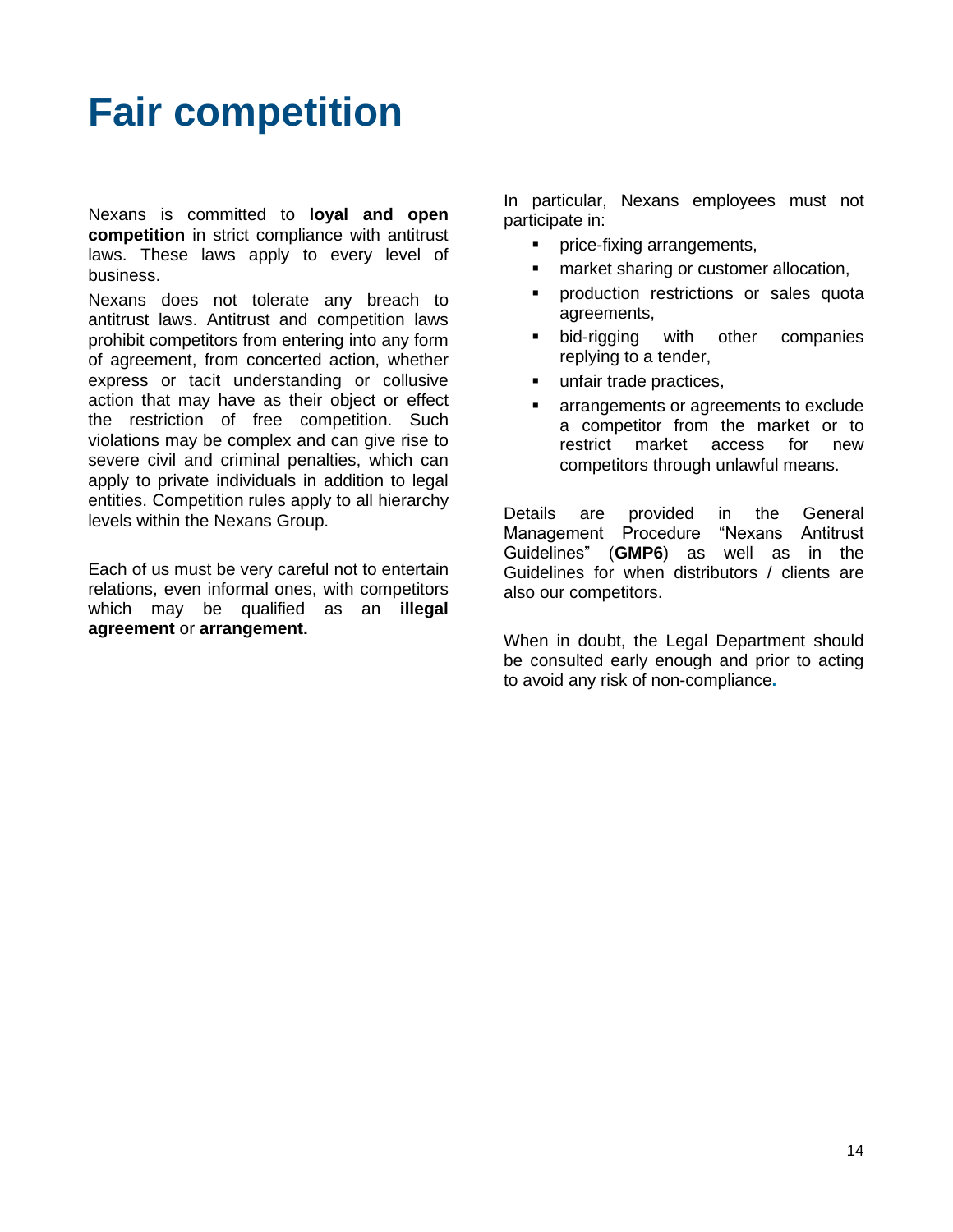### <span id="page-14-0"></span>**Export control and trade sanctions**

It is Nexans policy to ensure that its trade operations worldwide comply with export and import control laws and with regulations establishing trade sanctions and embargoed countries ("**trade regulations**").

Before exporting or importing a product, software, technology, or any related document, its category and classification must be verified in order to determine whether special authorization is necessary. A background check must similarly be run on all our commercial and financial partners to ensure that they do not appear on lists of entities or individuals under sanction

Accordingly, it is the responsibility of all Nexans employees to know and follow the applicable Trade Regulations. Please also consult the *Export Control Guidelines* for more details (**GMP7**).

Failure to observe export and import control laws may result in restrictions or prohibitions on the way Nexans conduct business. Noncompliance with trade regulations can result for Nexans in charges, fines and impact on operating our business: difficulties in obtaining licenses, risk of being blacklisted by governments, disruption or termination of relations with banks and suppliers, restrictions on travel.

For Nexans employees such failure can result in serious consequences including fines and/or imprisonment.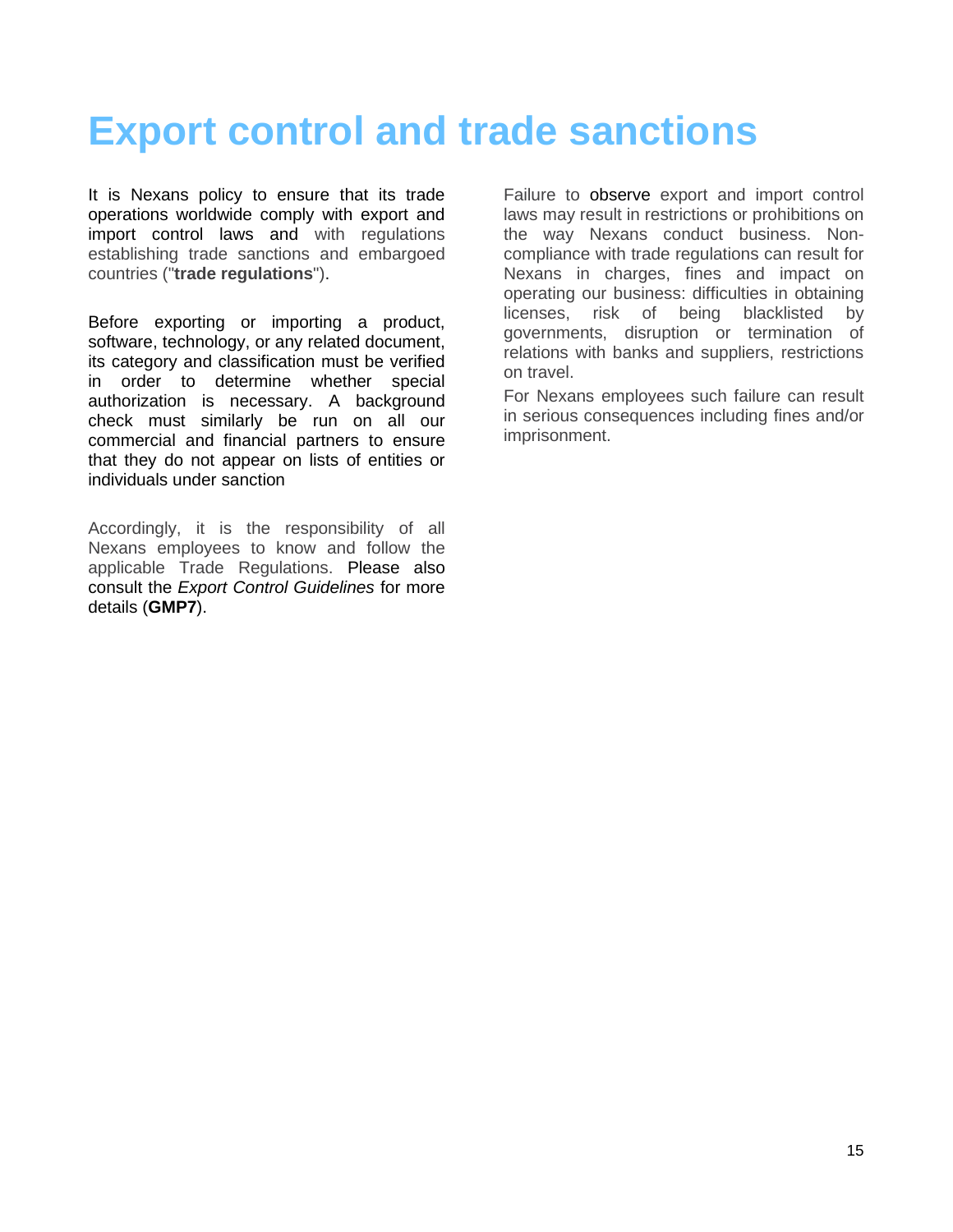### <span id="page-15-0"></span>**Our commercial partners**

To build solid, long-lasting relationships Nexans is committed to honesty, trust and mutual interest with its customers, suppliers and subcontractors. Commitments to third parties are made by duly authorized employees.

We respect the tangible and intangible **property rights** of our commercial partners in respect of any items that they entrust to us.

We preserve the **confidentiality** of information entrusted to us.

We manage the personal data of our commercial partners responsibly and in compliance with the laws governing **privacy protection.**

#### **Customer relations**

Nexans treats its customers with integrity and fairness whatever their size.

We are committed to promoting our products and services in a manner that is **honest** and **fair.** We ensure that any statements, communications and presentations that we make are accurate and reliable.

#### **Agents, consultants, distributors and Business Partners**

Contracts establishing commercial relationships between the Group's entities and agents, representatives, consultants and distributors are signed exclusively by two authorized Senior Officers of the Nexans contracting Company.

<span id="page-15-1"></span>Contracts are only signed once **all required integrity due diligence** has been completed and all required approvals have been obtained.

Details are provided in the General Management Procedure "*Preventing corruption when dealing with Agents, Consultants, Distributors and Business Partners*" (**GMP4**).

We require our agents, consultants, distributors and Business Partners to commit to comply with business and ethics rules**,** particularly with regard to anti-bribery laws, comply with competition laws and import and export control regulations.

#### **Supplier and subcontractor relations**

We are judged on the quality of the relationships that we maintain with our suppliers. In particular, our customers and rating agencies evaluate us on the basis of our **selection criteria** as well as the commitment of our suppliers to conduct their business responsibly.

We select suppliers through **open and competitive invitations to tender.** We must ensure that all tenders are given equal consideration.

Through the signature of our CSR Supplier Charter, we request our suppliers to **share our commitments,** particularly with regard to labor conditions, respect for human rights and respect for the environment.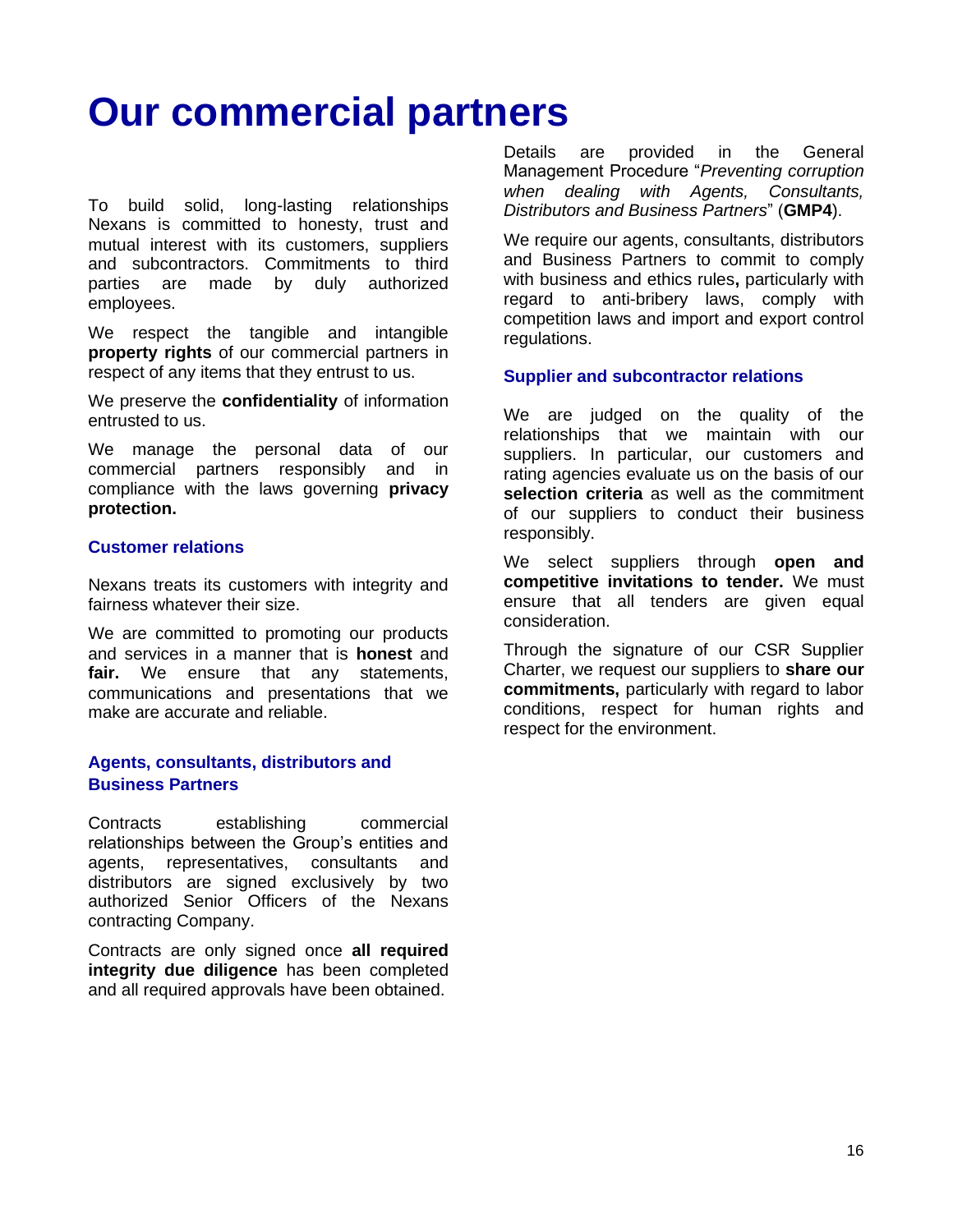### **Our shareholders and financial partners**

Nexans ensures **equal treatment** for all its shareholders. We communicate regularly, **openly** and **transparently** with our shareholders and our financial partners.

Nexans complies with strict standards in respect of **corporate governance, internal control** and **risk management.**

#### **Accuracy and completeness of financial data**

It is essential that all financial, legal, economic, industrial, commercial, social and environmental information provided is accurate and not misleading to ensure compliance with our legal obligations, particularly towards our shareholders, our partners and the authorities, to justify decisions we make and to preserve the credibility and reputation of our Group.

All obligations, procedures and guidelines laid down by your legal entity with respect to **internal reporting** and the recording, **safeguarding** and **archiving of information,**  must be complied with.

We must ensure that all transactions and operations are recorded accurately and in full detail and we must cooperate fully with the internal and external **auditors** responsible for verifying them.

When in doubt, you should share your questions, seek advice, and, if necessary, immediately report any irregularity or violation of these rules to your manager or the Group's Legal Department.

#### **Falsifying a document or creating misleading information constitutes fraud.**

Nexans does not tolerate fraud of any kind. All our data must accurately reflect the relevant situation, operation and transaction.

#### **Insider trading**

Using inside information to buy or sell **securities listed on the stock exchange or sharing inside information with someone else who then trades securities listed on the stock exchange** is subject to sanctions for "insider trading". These sanctions can include significant fines and prison sentences.

**Inside information** is information of a precise nature which has not been made public, which, if it were to be made public, and which, if it were made public, would be likely to have a significant effect on the prices of a listed security. A reasonable investor would also be likely to use such information as part of the basis of his or her investment decisions.

Inside information is notably:

- regular or periodic information regarding financial and accounting data of the company
- specific information relating to one-off projects and events (notably acquisitions, divestments, claims, contracts, significant investigations, etc.)

A General Management Procedure deals with the "Prevention of Insider trading" and sets forth the procedure for maintaining the "List of insiders", both permanent and occasional (**GMP2**).

**Only authorized individuals may disclose confidential information outside the Group.**  The Legal Procedure "Public Disclosure of significant information" sets out the appropriate methods.

**Anyone having inside information about Nexans or its commercial partners must refrain from buying or selling shares or other securities in Nexans or the partner**.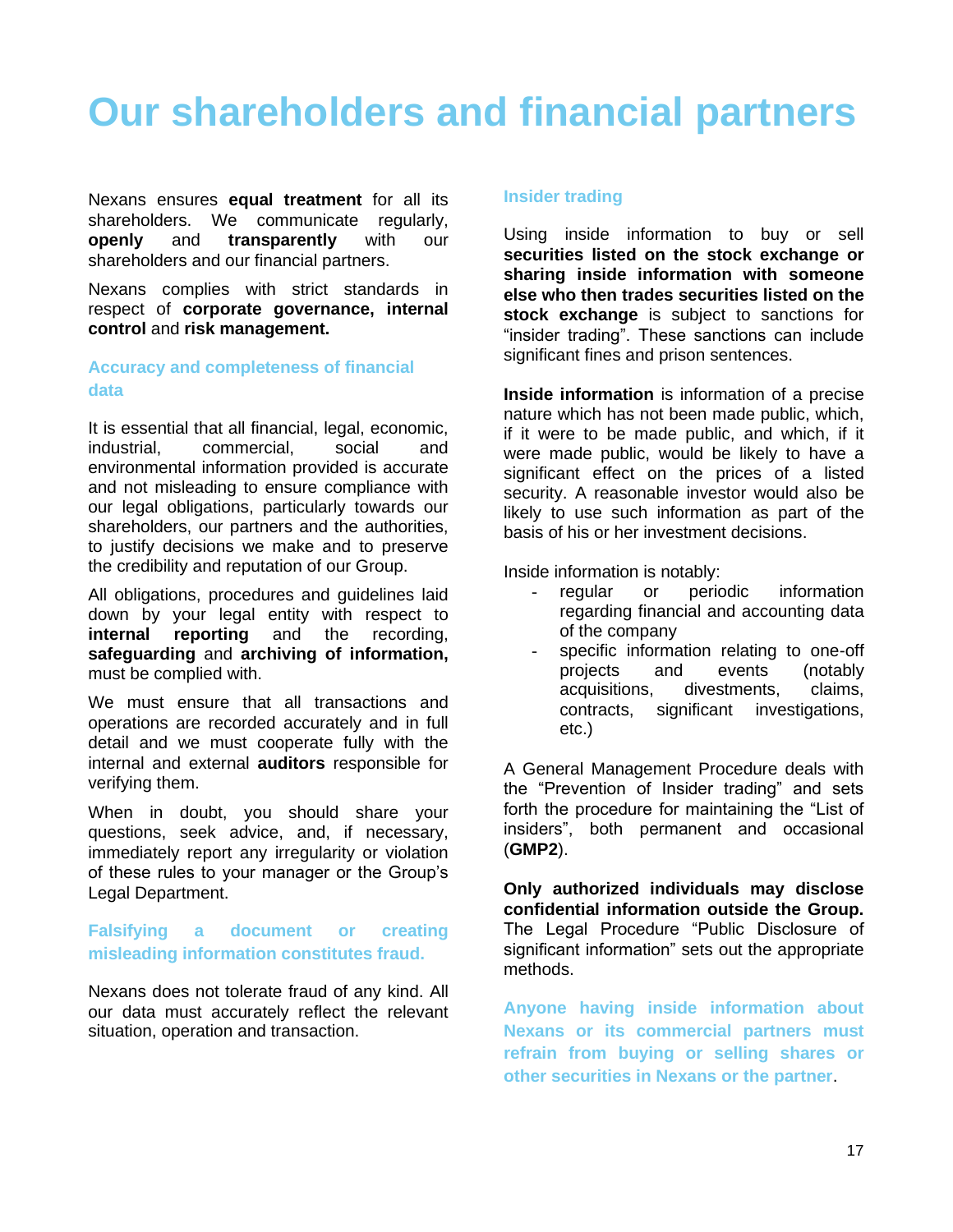## <span id="page-17-0"></span>**Environment and Product responsibility**



Nexans is committed to minimizing the impact on the environment of its activities and its products and offering solutions contributing positively to the global environmental and energy issues (rise of energy demand, increase in mobility needs, climate change, urbanization, resources scarcity, …)**.** The Group is committed to ensuring the safety of installers, operators and users of infrastructures, buildings, means of transport, equipment and machines equipped with its cables and cabling systems.

#### **Protection of the environment**

Regardless of where we operate, we strive to reduce the impact of our activities on the environment through **risk and accident prevention** measures, by controlling our consumption and by decreasing, treating, and recycling our waste and managing our pollution risks. We must each make our own contribution according to our function by:

- the strict application of all regulatory obligations as well as Group obligations regarding the environment,
- taking all necessary measures to implement the Group's **environmental management system** (described in the Group Environmental Manual) and contributing to improving the results,
- participating in energy saving programs and **reducing consumption through raw materials** programs, and managing pollution risks (prevention and control).

The Group's environmental policy is available on the Industrial Management intranet website.

#### **Product responsibility**

The trust of our customers is based primarily on the **quality** and **safety** of our products. We must all contribute to this. Each of us, depending on our responsibilities, must:

- **EXE** regulatory and internal standards, favoring the most demanding ones in terms of safety,
- **EXEC** ensure the strict application of quality controls at each stage of production; quickly report or react to any quality problem in order to correct it,
- ensure that the technical documentation and installation and safety instructions that accompany our products are perfectly clear to prevent any risk of accidents,
- **E** take into account all safety or quality problems reported by installers and customers.

We work closely with our customers to develop sustainable cabling solutions to transport energies and data efficiently and safely. Nexans aims to improve the quality of life of all the final users.

We strive to satisfy our customers to the extent possible by providing them with **accurate information** about the composition of our products and their environmental impact throughout the **life cycle.** We provide them with solutions for handling and recycling their end-of-life cables.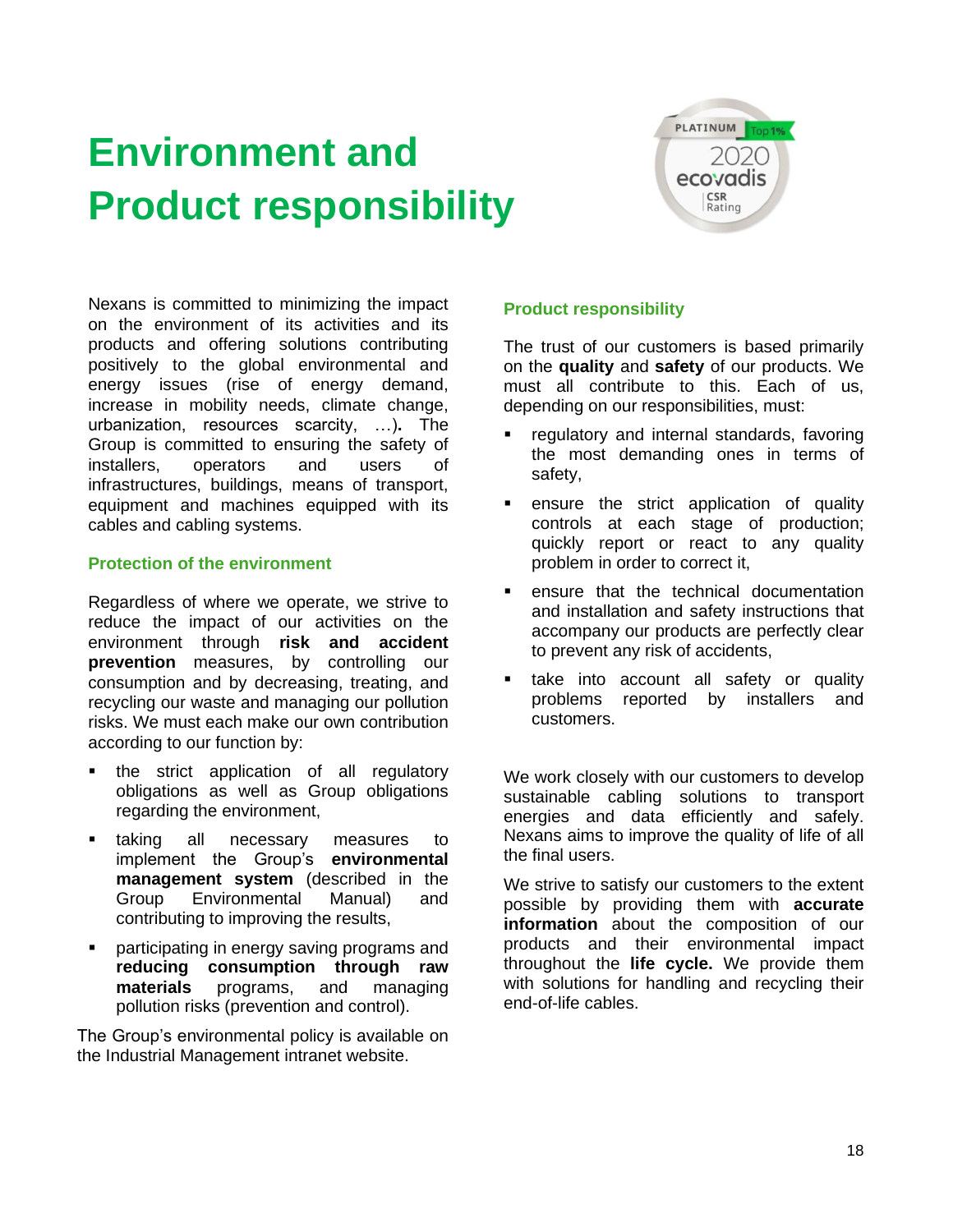### <span id="page-18-0"></span>**Safeguarding information and assets**

Nexans respects the private life of its employees and does not interfere in their conduct outside the workplace.

#### **Protection of company resources**

We must all act with **integrity, vigilance** and **common sense** to ensure that the Group's resources and opportunities are not misappropriated, wasted, lost, damaged, misused, theft or infringed. These resources include work time, intangible assets and confidential information.

All equipment, information, ideas and data that you use or to which you have access in your work belong to the Group or its partners. The Group's resources must be used solely for professional purposes. The same is true for opportunities identified as part of your duties.

#### **Compliance with confidentiality rules**

Intellectual property, industrial know-how, strategic analyses and plans, financial, technical and commercial information and all confidential information are highly valuable assets and the Group could suffer considerable damage if they were disclosed without authorization.

All confidential information, and particularly data regarding customers and suppliers, must be kept secure and returned upon departure from the Group.

We must avoid discussing or working on confidential information in public places where conversations can be overheard and the safety of the data can be compromised.

#### **Third party's Intellectual property**

The Group respects the intellectual property and protected information of third parties.

Confidential information belonging to a third party can only be used under an agreement approved by the Legal Department.

The loading of unlicensed software on to the Group's computers is prohibited.

#### **Protection of personal data**

The loss or misuse of personal data may bear substantial adverse consequences for individuals concerned. Fully aware of its responsibility, Nexans Group and its employees are committed to protect personal data of employees, clients or any third party. In addition, Nexans commits to protect the enforcement of rights by such individuals pursuant to the European Union Data Protection Regulation ("GDPR") and applicable national or local laws and regulations.

In this framework, Nexans collects and processes personal data for legitimate purposes only and ensures, though appropriate technical and organization measures, that such data is protected against loss, modification, misuse or unauthorized disclosure.

To this end, Nexans has issued a « Personal Data Protection Policy» which applies to all Group entities worldwide and establishes principles and guidelines that shall govern data processing, in particular for those employees whose functions within the Group may involve personal data processing.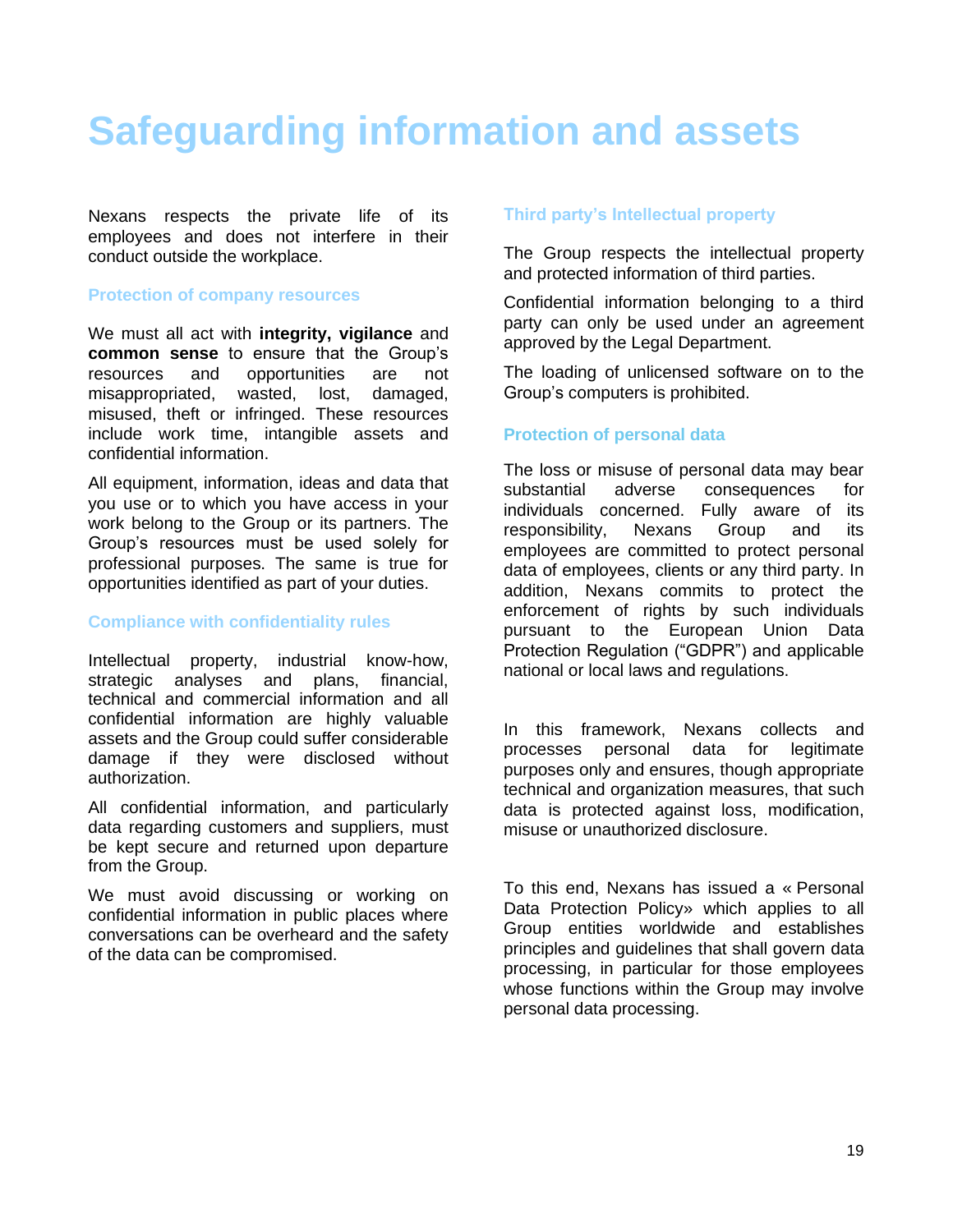A network of Local Data Protection Correspondents has been appointed in over 30 countries where the Group operates to coordinate Group actions. Similarly, personal data protection Correspondents were appointed within key functions of the Group (in particular HR, IS, Sales & Marketing functions).

Local Data Protection Correspondents are notably entrusted with the following missions :

- Keep a register of notified personal data processing operations up to date, with Information related to the purposes of the processing, the categories of personal data processed, the duration of data retention, the recipients of these data (internal and external), IS security measures implemented…;
- Ensure, with the data controller, that a data processing agreement is executed with external providers in case of data processing by a third party provider on behalf of Nexans Group;
- Train staff handling personal data ;
- Inform employees of their rights and obligations with regard to personal data protection ;
- Immediately inform the Group Data Protection Officer and the Group IS Security Service in case of breach of the personal data protection Policy;
- Provide advice and recommendation in the framework of privacy impact assessments designed to enable organizations to analyze the risks that are inherent in proposed data processing activities before those activities commence.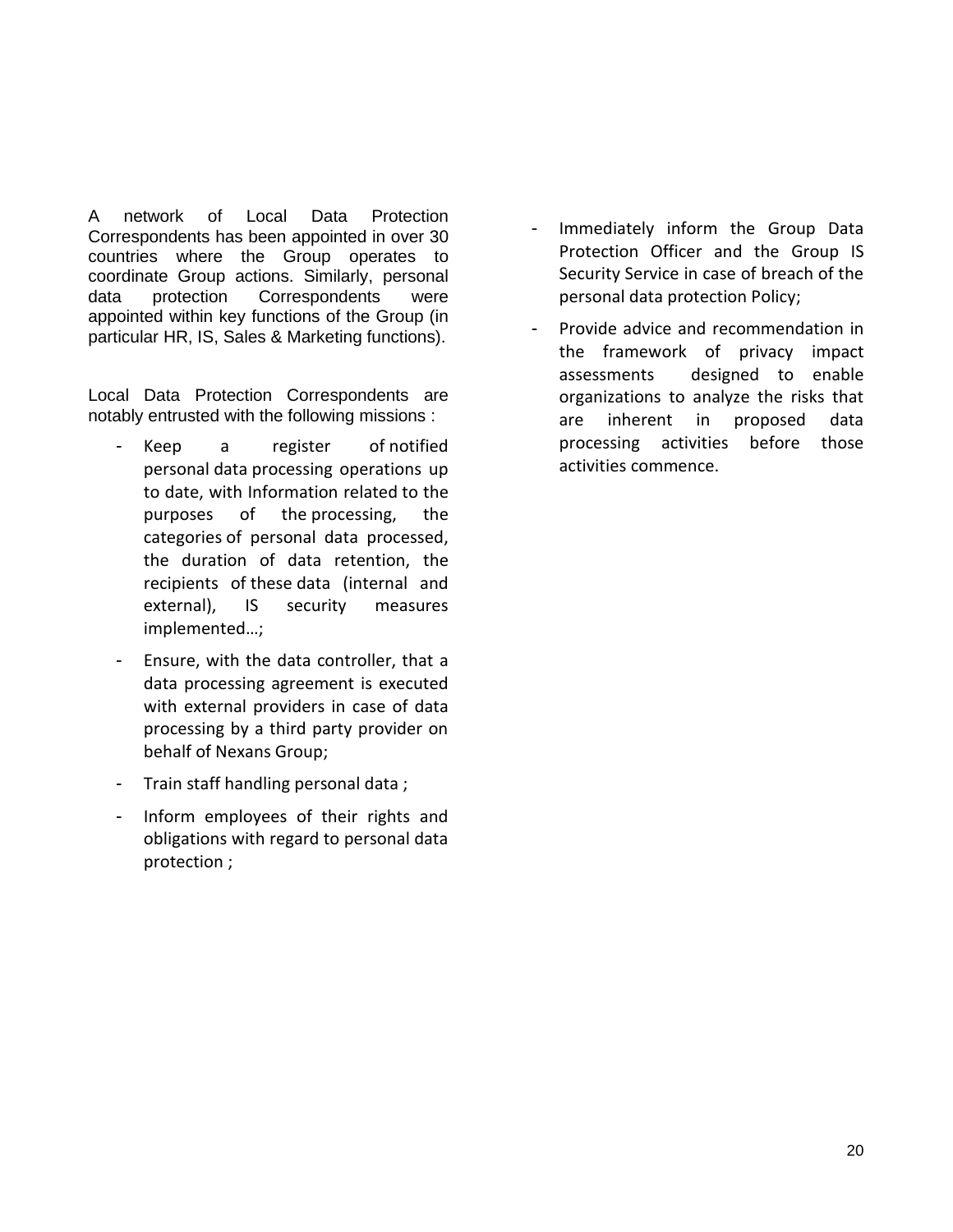### <span id="page-20-0"></span>**Whistleblowing system**

Any Nexans employee, but also any client, supplier, sub-contractor or shareholder and more generally, any third party, may report a compliance breach directly to the Group Ethics Correspondent through the online whistleblowing system made available by the Group (phone line available as well), which can be found under the following address:

#### [https://nexans.gan](https://nexans.gan-compliance.com/caseReport)[compliance.com/caseReport](https://nexans.gan-compliance.com/caseReport)

The online whistleblowing system is also available (i) on the Group's website, (ii) on main search , or (iii) through the Group's intranet page accessible to all employees.

Local hotlines offering a local language service have been set up to cover a large number of countries where the Group operates. Local phone numbers are displayed on the online platform.

Group employees may also use other existing reporting channels in the Group such as hierarchical management of Human Resources contacts.

#### **Which incidents should be reported?**

Incident reporting may be made for the following matters covered by the Code of Ethics and Business Conduct:

- $\triangleright$  accounting irregularities;
- $\triangleright$  financial and banking irregularities;
- $\triangleright$  any case of corruption or influence peddling, whether potential or effective;
- $\triangleright$  fraud:
- $\triangleright$  conflict of interest situations:
- $\triangleright$  violation of competition law;
- $\triangleright$  harassment and discrimination at work;
- $\triangleright$  violation of health, safety and hygiene regulations at work;
- $\triangleright$  child labor:
- $\triangleright$  infringement of the right of employees to form or join the unions of their choice and to participate in collective negotiations;
- $\triangleright$  violation of human rights;
- $\triangleright$  disregard for the environment or any other breach to the Corporate Duty of Vigilance;
- ➢ violation of confidential information and Group's intellectual property;

The Group Ethics Correspondent will treat each incident report with the highest degree of confidentiality and will guarantee the confidentiality of the person making the incident report as well as all personal confidential data as they are collected, communicated and stored.

Nexans guarantees that the good-faith use of this procedure in compliance with local applicable law will not expose the reporting individual to any sanction even if the facts are not conclusive or do not lead to any investigation or sanction. However, abuse of this procedure for malicious or defamatory purposes may result in disciplinary sanctions and/or even prosecution.

In case of any uncertainty or doubt regarding the interpretation of any clauses of this Code, you may consult your **direct manager**, the **Human Resources Department** or the **Legal Department** or the **Ethics Correspondent**. Any client, supplier, sub-contractor, shareholder and any third-party stakeholder may consult the **Ethics Correspondent**. They will advise you about the best way to proceed.

**Management of incident reports under the Nexans' Code of Ethics and Business Conduct**